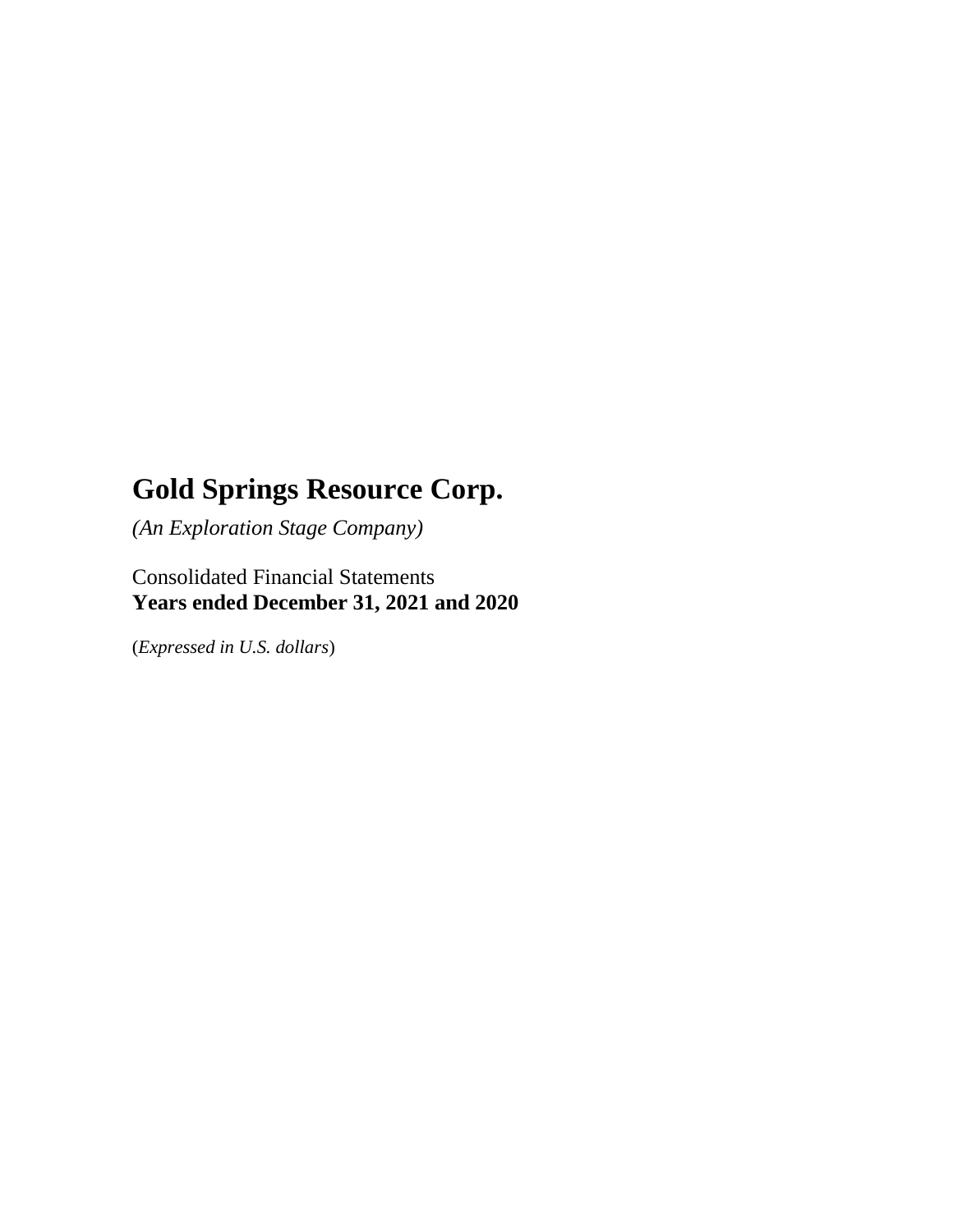

# Independent auditor's report

To the Shareholders of Gold Springs Resources Corp.

### **Our opinion**

In our opinion, the accompanying consolidated financial statements present fairly, in all material respects, the financial position of Gold Springs Resources Corp. and its subsidiaries (together, the Company) as at December 31, 2021 and 2020, and its financial performance and its cash flows for the years then ended in accordance with International Financial Reporting Standards as issued by the International Accounting Standards Board (IFRS).

#### **What we have audited**

The Company's consolidated financial statements comprise:

- the consolidated statements of financial position as at December 31, 2021 and 2020;
- the consolidated statements of earnings (loss) and other comprehensive income (loss) for the years then ended;
- the consolidated statements of changes in equity for the years then ended;
- the consolidated statements of cash flows for the years then ended; and
- the notes to the consolidated financial statements, which include significant accounting policies and other explanatory information.

### **Basis for opinion**

We conducted our audit in accordance with Canadian generally accepted auditing standards. Our responsibilities under those standards are further described in the *Auditor's responsibilities for the audit of the consolidated financial statements* section of our report.

We believe that the audit evidence we have obtained is sufficient and appropriate to provide a basis for our opinion.

#### **Independence**

We are independent of the Company in accordance with the ethical requirements that are relevant to our audit of the consolidated financial statements in Canada. We have fulfilled our other ethical responsibilities in accordance with these requirements.

PricewaterhouseCoopers LLP PricewaterhouseCoopers Place, 250 Howe Street, Suite 1400, Vancouver, British Columbia, Canada V6C 3S7 T: +1 604 806 7000, F: +1 604 806 7806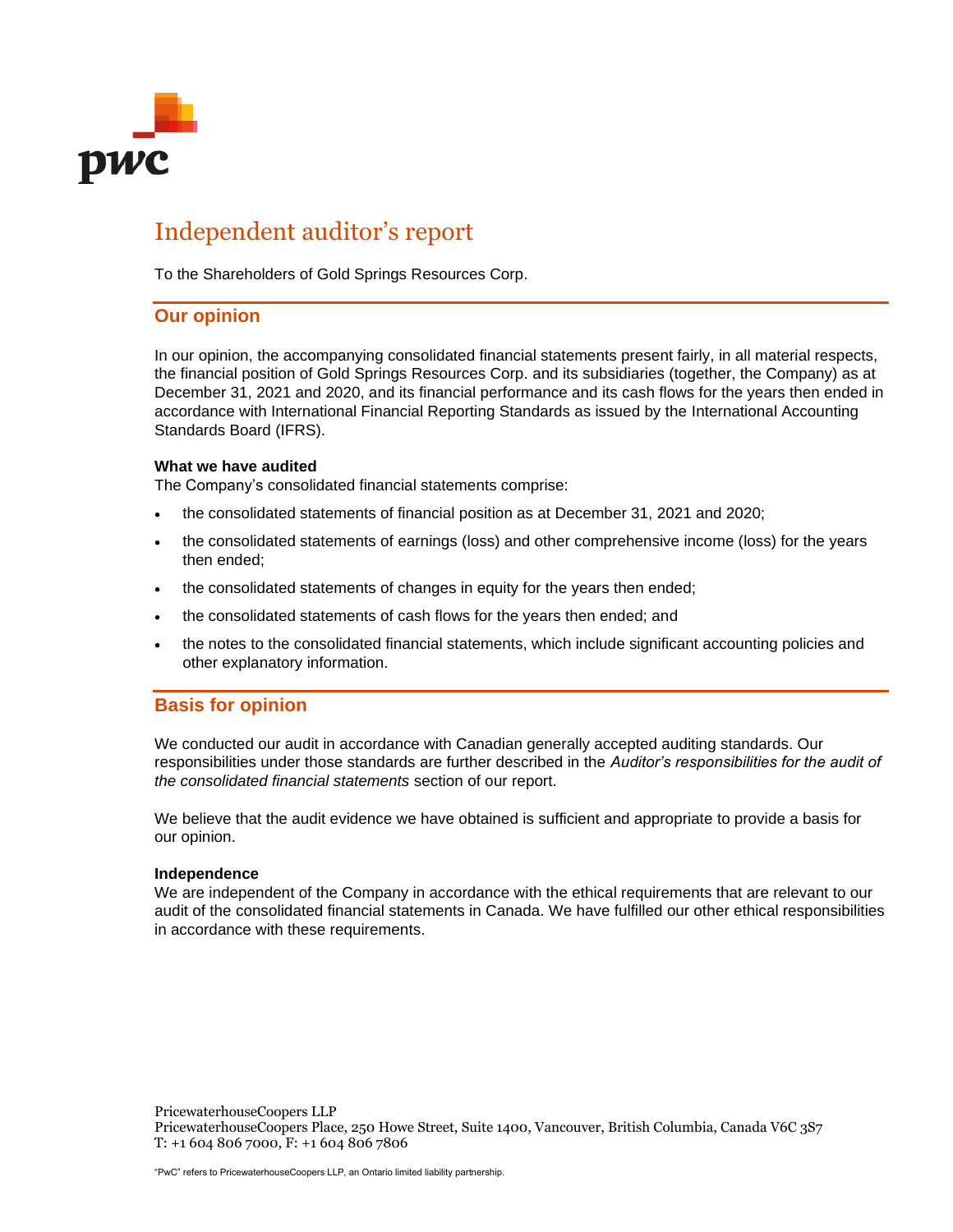

### **Key audit matters**

of mineral resources in the specific area is neither budgeted nor planned; (iii) exploration for and evaluation of mineral resources in the specific area have not led to the discovery of commercially viable quantities of mineral resources and the entity has decided to discontinue such activities in the specific area; and (iv) sufficient data exists to indicate that the carrying amount of the mining claims and

deferred exploration costs is unlikely to be recovered in full from successful development or by sale. No

impairment indicators were identified by management as at December 31, 2021.

Key audit matters are those matters that, in our professional judgment, were of most significance in our audit of the consolidated financial statements for the year ended December 31, 2021. These matters were addressed in the context of our audit of the consolidated financial statements as a whole, and in forming our opinion thereon, and we do not provide a separate opinion on these matters.

| <b>Key audit matter</b>                                                                                                                                                                                                                                                                                                                                                                                                                                                                                                                                           | How our audit addressed the key audit matter                                                                                                                                                                                                                                                                                                                                  |
|-------------------------------------------------------------------------------------------------------------------------------------------------------------------------------------------------------------------------------------------------------------------------------------------------------------------------------------------------------------------------------------------------------------------------------------------------------------------------------------------------------------------------------------------------------------------|-------------------------------------------------------------------------------------------------------------------------------------------------------------------------------------------------------------------------------------------------------------------------------------------------------------------------------------------------------------------------------|
| <b>Assessment of impairment indicators of</b><br>mining claims and deferred exploration costs                                                                                                                                                                                                                                                                                                                                                                                                                                                                     | Our approach to addressing the matter included the<br>following procedures, among others:                                                                                                                                                                                                                                                                                     |
| Refer to note 2 - Basis of preparation, note 3 - Use<br>of estimates, assumptions and judgments and note 7<br>- Mining claims and deferred exploration costs to the<br>consolidated financial statements.                                                                                                                                                                                                                                                                                                                                                         | Assessed the judgments made by management<br>in determining whether there were impairment<br>indicators, which included the following:                                                                                                                                                                                                                                        |
| The carrying value of mining claims and deferred<br>exploration costs related to the Gold Springs project<br>amounted to \$19.97 million as at December 31,<br>2021. At each reporting period end, management                                                                                                                                                                                                                                                                                                                                                     | Obtained, for a sample of mining claims, by<br>reference to government registries and other<br>regulatory bodies, evidence to support (i)<br>the right to explore the area and (ii) claim<br>expiration dates.                                                                                                                                                                |
| applies judgment in assessing whether there are any<br>indicators of impairment relating to mining claims<br>and deferred exploration costs. If there are indicators<br>of impairment, the recoverable amount of the related<br>asset is estimated in order to determine the extent of<br>any impairment. Indicators of impairment may<br>include (i) the period during which the entity has the<br>right to explore in the specific area has expired<br>during the year or will expire in the near future and is<br>not expected to be renewed; (ii) substantive | Assessed the planned substantive<br>expenditures on further exploration for and<br>evaluation of mineral resources in the<br>specific area by reading board minutes and<br>obtaining budget approvals to evidence<br>continued and planned substantive<br>expenditures, which included evaluating<br>results of current-year programs, and<br>management's longer term plans. |
| expenditure on further exploration for and evaluation                                                                                                                                                                                                                                                                                                                                                                                                                                                                                                             | Assessed whether the exploration for and                                                                                                                                                                                                                                                                                                                                      |

− Assessed whether the exploration for and evaluation of mineral resources in the specific area have not led to the discovery of commercially viable quantities of mineral resources, or whether sufficient data exists to indicate that the carrying value of mining claims and deferred exploration costs related to the Gold Springs project is unlikely to be recovered in full from successful development or by sale, based on evidence obtained in other areas of the audit.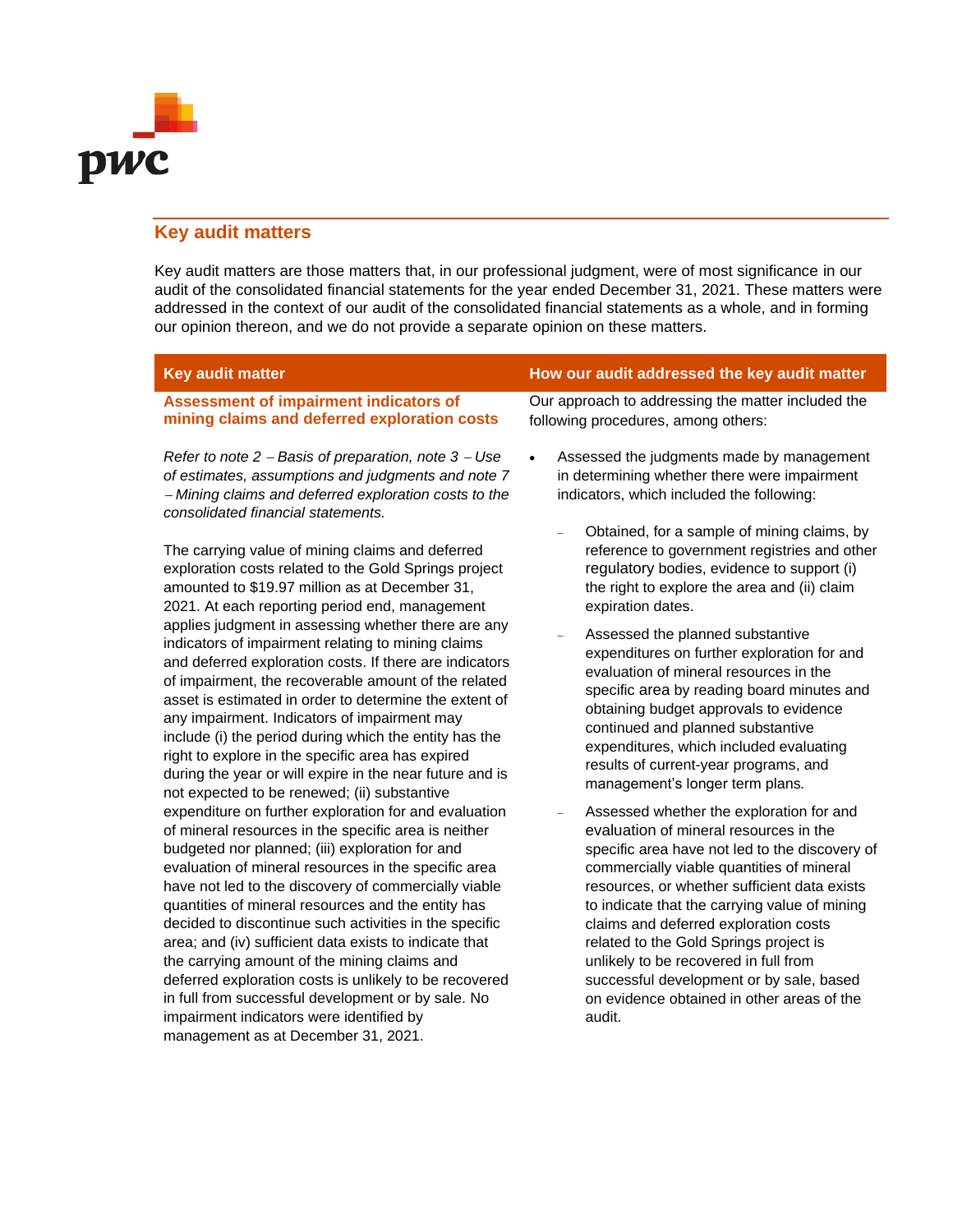

**Key audit matter How our audit addressed the key audit matter**

We considered this a key audit matter due to (i) the significance of the mining claims and deferred exploration costs balance and (ii) the judgments made by management in its assessment of indicators of impairment related to mining claims and deferred exploration costs, which have resulted in a high degree of subjectivity in performing audit procedures related to these judgments applied by management.

### **Other information**

Management is responsible for the other information. The other information comprises the Management's Discussion and Analysis.

Our opinion on the consolidated financial statements does not cover the other information and we do not express any form of assurance conclusion thereon.

In connection with our audit of the consolidated financial statements, our responsibility is to read the other information identified above and, in doing so, consider whether the other information is materially inconsistent with the consolidated financial statements or our knowledge obtained in the audit, or otherwise appears to be materially misstated.

If, based on the work we have performed, we conclude that there is a material misstatement of this other information, we are required to report that fact. We have nothing to report in this regard.

### **Responsibilities of management and those charged with governance for the consolidated financial statements**

Management is responsible for the preparation and fair presentation of the consolidated financial statements in accordance with IFRS, and for such internal control as management determines is necessary to enable the preparation of consolidated financial statements that are free from material misstatement, whether due to fraud or error.

In preparing the consolidated financial statements, management is responsible for assessing the Company's ability to continue as a going concern, disclosing, as applicable, matters related to going concern and using the going concern basis of accounting unless management either intends to liquidate the Company or to cease operations, or has no realistic alternative but to do so.

Those charged with governance are responsible for overseeing the Company's financial reporting process.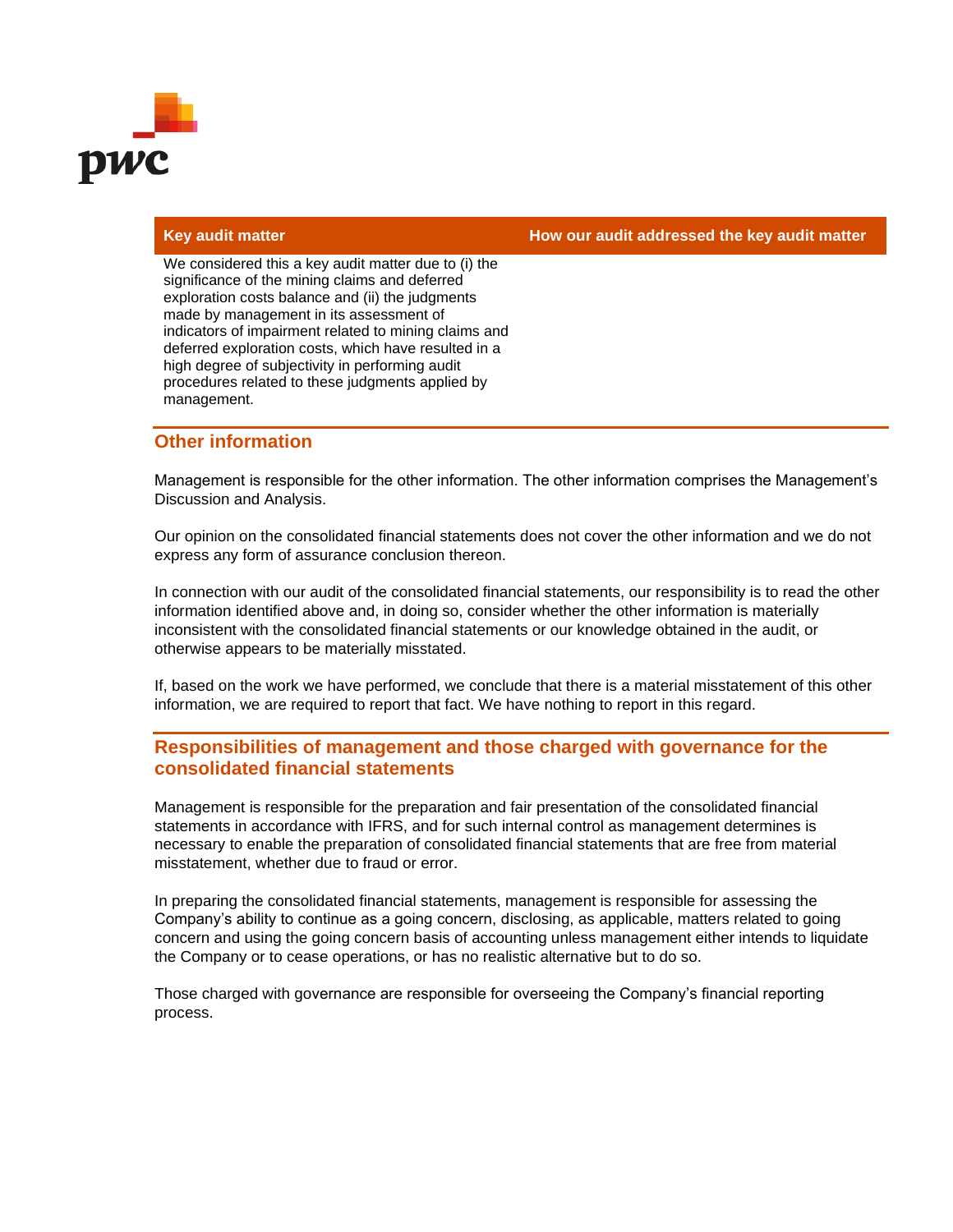

### **Auditor's responsibilities for the audit of the consolidated financial statements**

Our objectives are to obtain reasonable assurance about whether the consolidated financial statements as a whole are free from material misstatement, whether due to fraud or error, and to issue an auditor's report that includes our opinion. Reasonable assurance is a high level of assurance, but is not a guarantee that an audit conducted in accordance with Canadian generally accepted auditing standards will always detect a material misstatement when it exists. Misstatements can arise from fraud or error and are considered material if, individually or in the aggregate, they could reasonably be expected to influence the economic decisions of users taken on the basis of these consolidated financial statements.

As part of an audit in accordance with Canadian generally accepted auditing standards, we exercise professional judgment and maintain professional skepticism throughout the audit. We also:

- Identify and assess the risks of material misstatement of the consolidated financial statements, whether due to fraud or error, design and perform audit procedures responsive to those risks, and obtain audit evidence that is sufficient and appropriate to provide a basis for our opinion. The risk of not detecting a material misstatement resulting from fraud is higher than for one resulting from error, as fraud may involve collusion, forgery, intentional omissions, misrepresentations, or the override of internal control.
- Obtain an understanding of internal control relevant to the audit in order to design audit procedures that are appropriate in the circumstances, but not for the purpose of expressing an opinion on the effectiveness of the Company's internal control.
- Evaluate the appropriateness of accounting policies used and the reasonableness of accounting estimates and related disclosures made by management.
- Conclude on the appropriateness of management's use of the going concern basis of accounting and, based on the audit evidence obtained, whether a material uncertainty exists related to events or conditions that may cast significant doubt on the Company's ability to continue as a going concern. If we conclude that a material uncertainty exists, we are required to draw attention in our auditor's report to the related disclosures in the consolidated financial statements or, if such disclosures are inadequate, to modify our opinion. Our conclusions are based on the audit evidence obtained up to the date of our auditor's report. However, future events or conditions may cause the Company to cease to continue as a going concern.
- Evaluate the overall presentation, structure and content of the consolidated financial statements, including the disclosures, and whether the consolidated financial statements represent the underlying transactions and events in a manner that achieves fair presentation.
- Obtain sufficient appropriate audit evidence regarding the financial information of the entities or business activities within the Company to express an opinion on the consolidated financial statements. We are responsible for the direction, supervision and performance of the group audit. We remain solely responsible for our audit opinion.

We communicate with those charged with governance regarding, among other matters, the planned scope and timing of the audit and significant audit findings, including any significant deficiencies in internal control that we identify during our audit.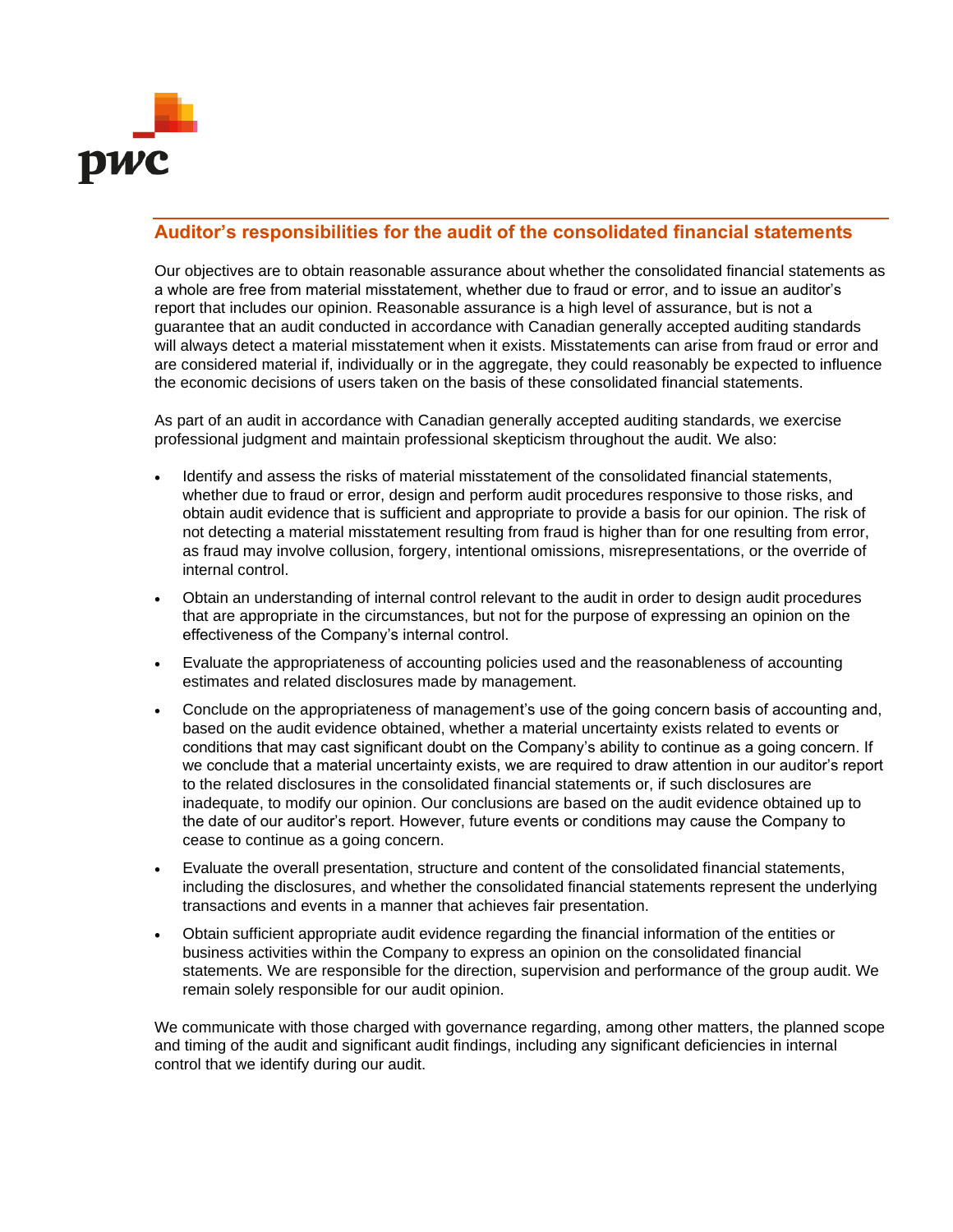

We also provide those charged with governance with a statement that we have complied with relevant ethical requirements regarding independence, and to communicate with them all relationships and other matters that may reasonably be thought to bear on our independence, and where applicable, related safeguards.

From the matters communicated with those charged with governance, we determine those matters that were of most significance in the audit of the consolidated financial statements of the current period and are therefore the key audit matters. We describe these matters in our auditor's report unless law or regulation precludes public disclosure about the matter or when, in extremely rare circumstances, we determine that a matter should not be communicated in our report because the adverse consequences of doing so would reasonably be expected to outweigh the public interest benefits of such communication.

The engagement partner on the audit resulting in this independent auditor's report is Leonard Wadsworth.

#### **/s/PricewaterhouseCoopers LLP**

Chartered Professional Accountants

Vancouver, British Columbia March 31, 2022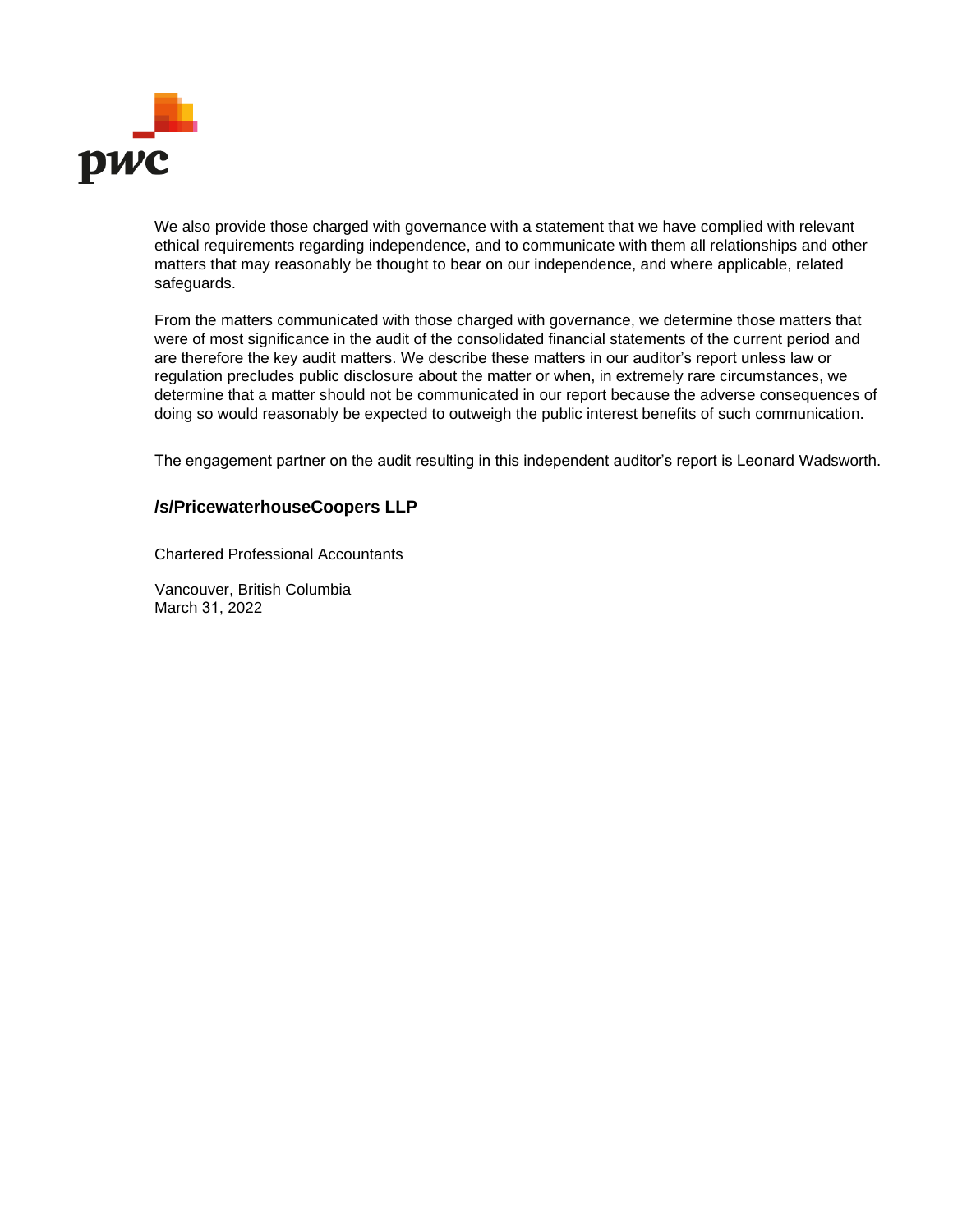*(An Exploration Stage Company)*

Consolidated Statements of Financial Position

*(Expressed in U.S. dollars)*

|                                                                   | <b>Note</b> | December 31,<br>2021 | December 31,<br>2020 |
|-------------------------------------------------------------------|-------------|----------------------|----------------------|
|                                                                   |             | \$                   | \$                   |
| <b>Assets</b>                                                     |             |                      |                      |
| Current                                                           |             |                      |                      |
| Cash and cash equivalents                                         |             | 3,824,025            | 1,595,615            |
| Restricted cash                                                   | 8           | 131,694              | 449,794              |
| Receivables and prepaids                                          | 4           | 580,053              | 552,011              |
|                                                                   |             | 4,535,772            | 2,597,420            |
| Non-current assets                                                |             |                      |                      |
| Equipment                                                         |             | 140,595              | 67,548               |
| Reclamation deposit                                               | 7           | 518,152              | 470,131              |
| Other receivables                                                 | 4           |                      | 356,171              |
| Investment in associate                                           | 6           |                      | 1,394,345            |
| Mining claims and deferred exploration costs                      | 7           | 19,971,593           | 18,830,813           |
| <b>Total Assets</b>                                               |             | 25,166,112           | 23,716,428           |
| <b>Liabilities</b>                                                |             |                      |                      |
| Current                                                           |             |                      |                      |
| Accounts payable and accrued liabilities                          | 12          | 182,386              | 275,701              |
| Loan payable                                                      | 9           | 31,552               |                      |
| Redemption liability                                              | 8           | 131,694              | 449,794              |
| Deferred consideration for Gold Springs Project exploration costs | 7           | 242,152              |                      |
|                                                                   |             | 587,784              | 725,495              |
| Non-current liabilities                                           |             |                      |                      |
| Loan payable                                                      | 9           |                      | 31,416               |
|                                                                   |             | 587,784              | 756,911              |
| <b>Equity attributable to shareholders</b>                        |             |                      |                      |
| Share capital                                                     | 10          | 98,804,638           | 98,491,472           |
| Contributed surplus                                               | 10          | 14,047,377           | 13,757,700           |
| Accumulated other comprehensive loss                              |             | (408, 206)           | (305, 356)           |
| Deficit                                                           |             | (87, 865, 481)       | (88, 984, 299)       |
|                                                                   |             | 24,578,328           | 22,959,517           |
| <b>Total Liabilities and Shareholders' Equity</b>                 |             | 25,166,112           | 23,716,428           |

**Contingencies** (Note 13)

### **Approved by the Board of Directors:**

(signed) "Tina Woodside-Shaw" (signed) "Roman Mironchik"

The accompanying notes are an integral part of these consolidated financial statements.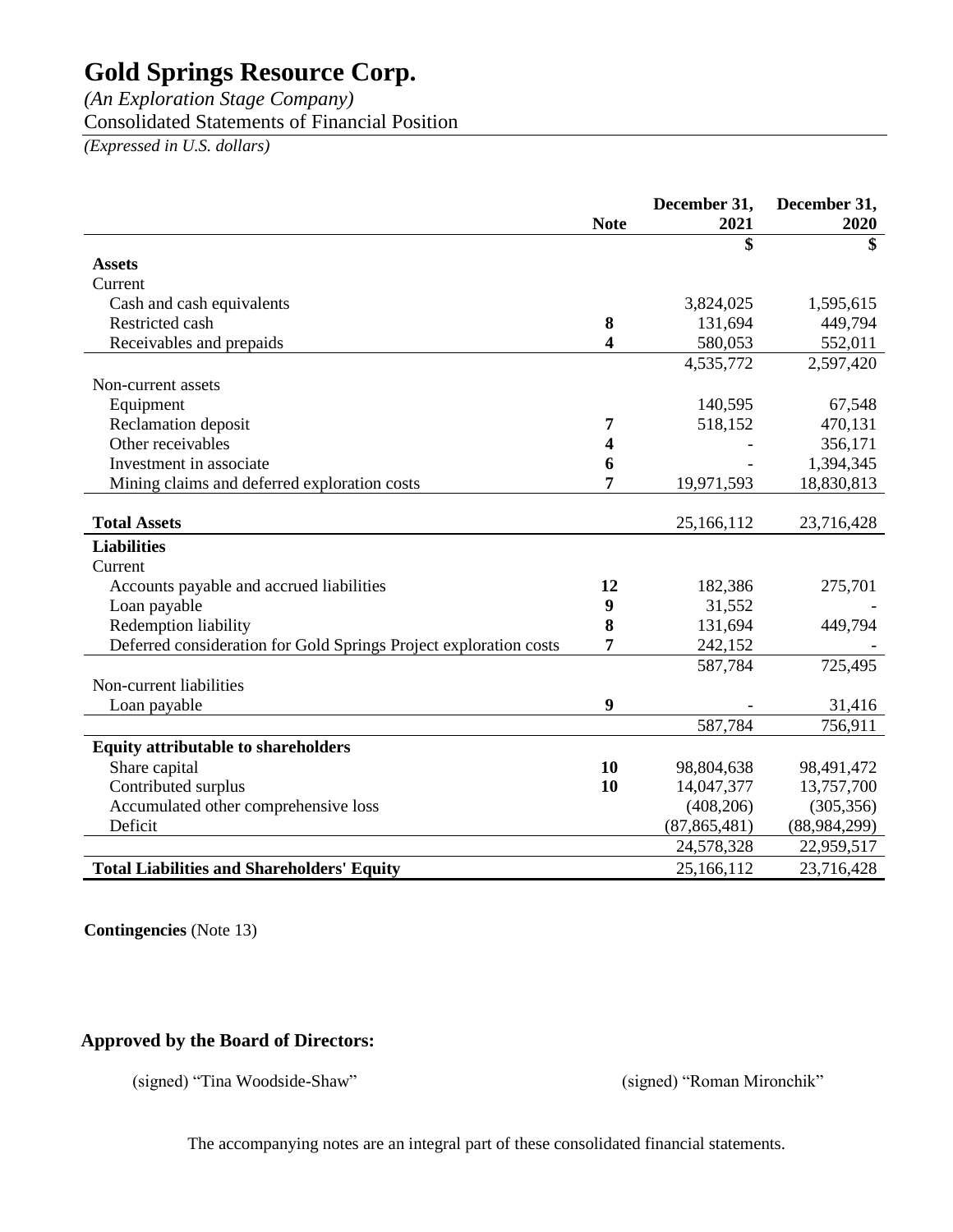*(An Exploration Stage Company)*

Consolidated Statements of Earnings (Loss) and Comprehensive Income (Loss)

For the years ended December 31

*(Expressed in U.S. dollars)*

|                                                                |             | December 31, | December 31, |
|----------------------------------------------------------------|-------------|--------------|--------------|
|                                                                | <b>Note</b> | 2021         | 2020         |
|                                                                |             | \$           | \$           |
| <b>General and administrative expenses</b>                     |             |              |              |
| Professional fees                                              | 12          | 278,573      | 321,723      |
| Wages and benefits                                             | 12          | 176,383      | 274,339      |
| Shareholder information and investor relations                 |             | 32,812       | 70,546       |
| Office and administration                                      |             | 80,806       | 110,128      |
| Directors' fees                                                | 12          | 65,116       | 57,783       |
| Filing and transfer agent fees                                 |             | 74,122       | 46,544       |
| Reconnaissance and sundry exploration                          |             | 6,564        | 37,390       |
| Share-based payments                                           | 10,12       | 313,618      | 34,932       |
| Depreciation and amortization                                  |             | 40,875       | 26,330       |
| Consulting                                                     |             | 7,246        | 21,369       |
|                                                                |             | (1,076,115)  | (1,001,084)  |
| Other income (expenses)                                        |             |              |              |
| Interest and other income                                      |             | 40,358       | 78,384       |
| Accretion finance charge                                       |             |              |              |
| Foreign exchange gain (loss)                                   |             | 30,495       | 11,845       |
| Net loss from equity accounted investment                      | 6           | (483, 021)   | (440, 105)   |
| Gain on disposal of investment in associate                    | 5           | 2,607,101    |              |
|                                                                |             | 2,194,933    | (349, 876)   |
| Net earnings (loss) for the year                               |             | 1,118,818    | (1,350,960)  |
| Other comprehensive income (loss)                              |             |              |              |
| Items that may be subsequently reclassified to profit or loss: |             |              |              |
| Currency translation differences                               |             | (102, 850)   | 21,801       |
| Total other comprehensive income (loss) for the year           |             | (102, 850)   | 21,801       |
| Total comprehensive income (loss) for the year                 |             | 1,015,968    | (1,329,159)  |
| Net earnings (loss) per share:                                 |             |              |              |
| <b>Basic and Diluted</b>                                       |             | 0.00         | (0.01)       |
| Weighted average number of shares outstanding:                 |             |              |              |
| <b>Basic</b>                                                   |             | 250,994,913  | 248,860,794  |
| <b>Diluted</b>                                                 |             | 256,744,708  | 248,860,794  |

The accompanying notes are an integral part of these consolidated financial statements.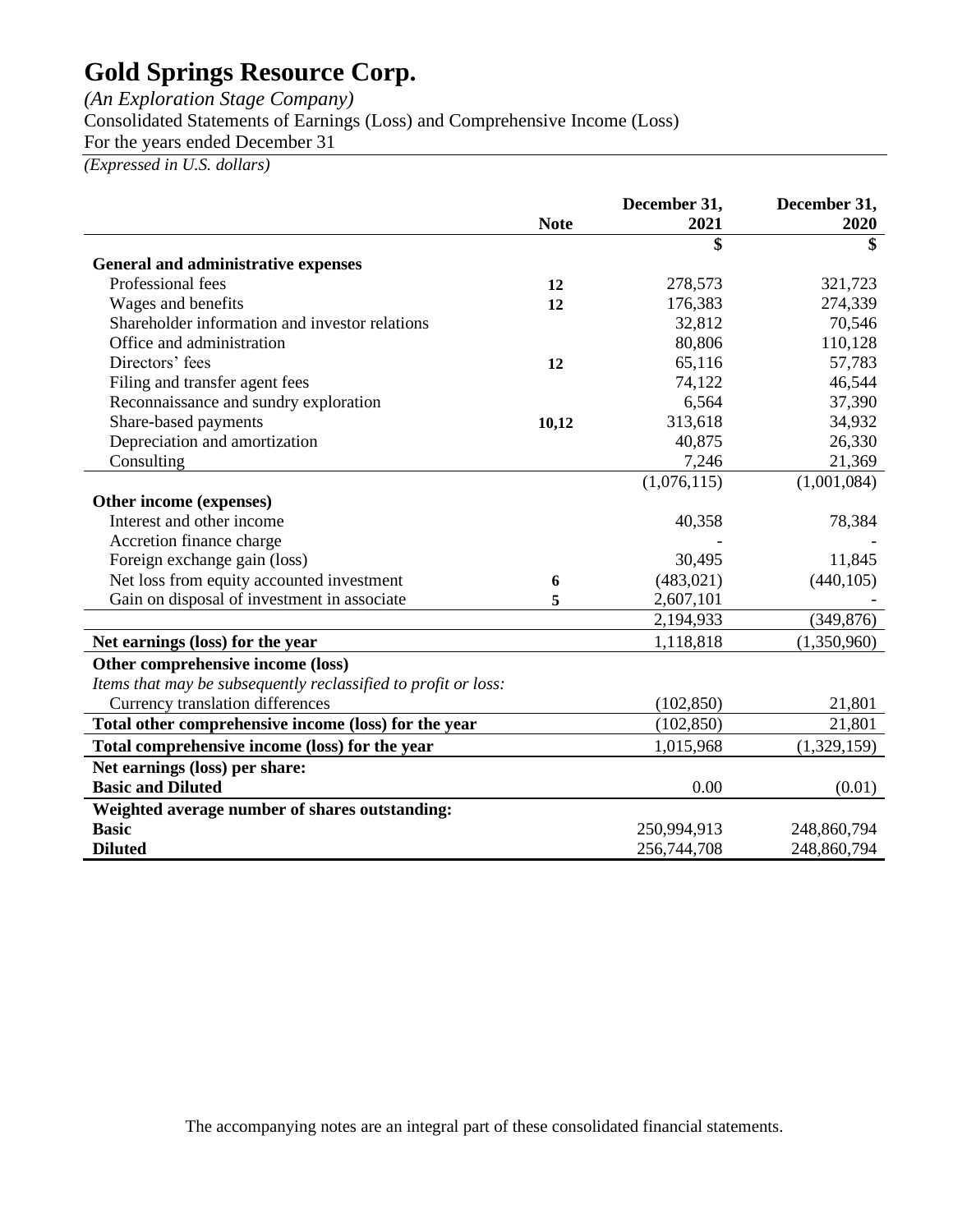*(An Exploration Stage Company)* Consolidated Statements of Changes in Equity For the years ended December 31, 2021 and 2020

*(Expressed in U.S. dollars)*

|                                   |                          |            | <b>Contributed</b> |                   |                          |              |
|-----------------------------------|--------------------------|------------|--------------------|-------------------|--------------------------|--------------|
|                                   | <b>Share Capital</b>     |            | <b>Surplus</b>     | AOCL <sup>1</sup> | <b>Deficit</b>           | <b>Total</b> |
|                                   | <b>Number</b>            | \$         | \$                 | \$                | \$                       | \$           |
| <b>Balance, December 31, 2019</b> | 248,789,073              | 98,466,930 | 13,725,401         | (327, 157)        | (87, 633, 339)           | 24, 231, 835 |
| Shares issued on warrant exercise | 250,000                  | 24,542     | (3,687)            |                   |                          | 20,855       |
| Share-based payments              | $\overline{\phantom{0}}$ |            | 35,986             |                   |                          | 35,986       |
| Total comprehensive income (loss) |                          |            |                    | 21,801            | (1,350,960)              | (1,329,159)  |
|                                   |                          |            |                    |                   |                          |              |
| <b>Balance, December 31, 2020</b> | 249,039,073              | 98,491,472 | 13,757,700         | (305, 356)        | (88,984,299)             | 22,959,517   |
|                                   |                          |            |                    |                   |                          |              |
| Shares issued on option exercise  | 5,052,301                | 313,166    | (198, 325)         |                   | $\overline{\phantom{a}}$ | 114,841      |
| Secured Rights warrants           |                          |            | 155,236            |                   |                          | 155,236      |
| Share-based payments              |                          |            | 332,766            |                   |                          | 332,766      |
| Total comprehensive income (loss) |                          |            |                    | (102, 850)        | 1,118,818                | 1,015,968    |
|                                   |                          |            |                    |                   |                          |              |
| <b>Balance, December 31, 2021</b> | 254,091,374              | 98,804,638 | 14,047,377         | (408, 206)        | (87, 865, 481)           | 24,578,328   |

1 Accumulated other comprehensive loss

The accompanying notes are an integral part of these consolidated financial statements.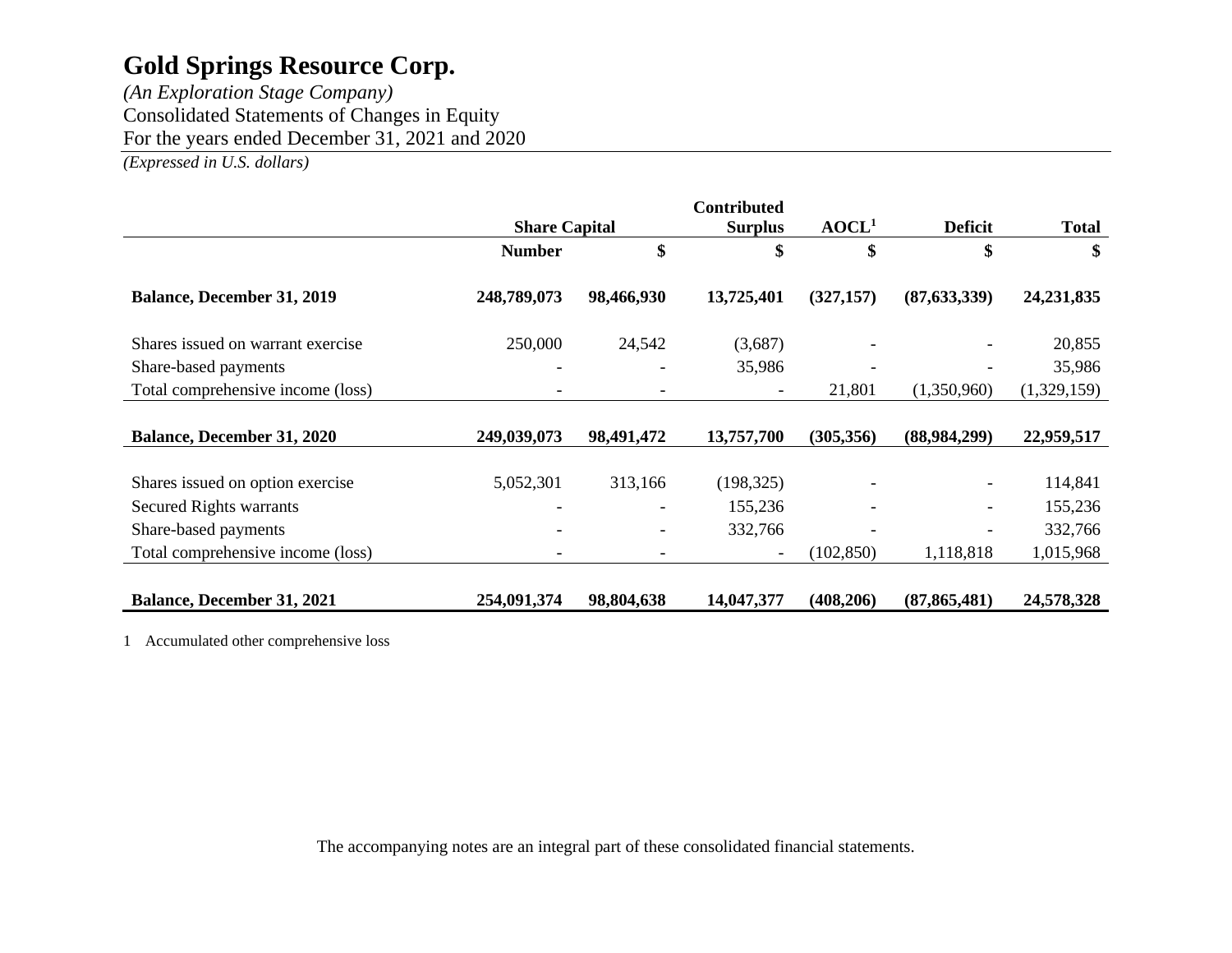*(An Exploration Stage Company)* Consolidated Statements of Cash Flows For the years ended December 31

*(Expressed in U.S. dollars)*

|                                                                 | December 31,<br>2021 | December 31,<br>2020 |
|-----------------------------------------------------------------|----------------------|----------------------|
|                                                                 | \$                   | \$                   |
| Cash flows (used in) from operating activities                  |                      |                      |
| Net earnings (loss) for the year                                | 1,118,818            | (1,350,960)          |
| Items not affecting cash                                        |                      |                      |
| Depreciation and amortization                                   | 40,875               | 26,330               |
| Net loss from equity accounted investment                       | 483,021              | 440,105              |
| Share-based payments                                            | 313,618              | 34,932               |
| Gain on disposal of investment in associate                     | (2,607,101)          |                      |
| Interest income                                                 | (40, 358)            | (78, 384)            |
|                                                                 | (691, 127)           | (927, 977)           |
| Changes in non-cash operating working capital                   |                      |                      |
| Change in receivables and prepaids                              | (57, 841)            | (200, 717)           |
| Change in accounts payable and accrued liabilities              | (193, 368)           | 111,243              |
|                                                                 | (942, 336)           | (1,017,451)          |
| Cash flows (used in) from investing activities                  |                      |                      |
| Mining claims and deferred exploration costs                    | (3,390,448)          | (1,284,804)          |
| Consideration received for Gold Springs Project Secured Rights  | 3,000,000            |                      |
| Receipts from collection of Escalones sales proceeds receivable | 275,895              |                      |
| Reclamation deposit                                             | (48,021)             |                      |
| Purchase of equipment                                           | (237,590)            | (68,259)             |
| Interest received                                               | 40,358               | 75,141               |
| Proceeds on sale of World Copper shares                         | 3,524,684            |                      |
|                                                                 | 3,164,878            | (1,277,922)          |
| Cash flows from (used in) financing activities                  |                      |                      |
| Exercise of options                                             | 114,841              |                      |
| <b>Exercise of warrants</b>                                     |                      | 20,855               |
| Receipt of loan financing                                       |                      | 31,416               |
|                                                                 | 114,841              | 52,271               |
| Increase (decrease) in cash and cash equivalents                | 2,337,383            | (2,243,102)          |
| Foreign exchange effect on cash and cash equivalents            | (108, 973)           | 7,147                |
| Cash and cash equivalents - Beginning of year                   | 1,595,615            | 3,831,570            |
| Cash and cash equivalents - End of year                         | 3,824,025            | 1,595,615            |

**Supplemental cash flow information** (Note 15)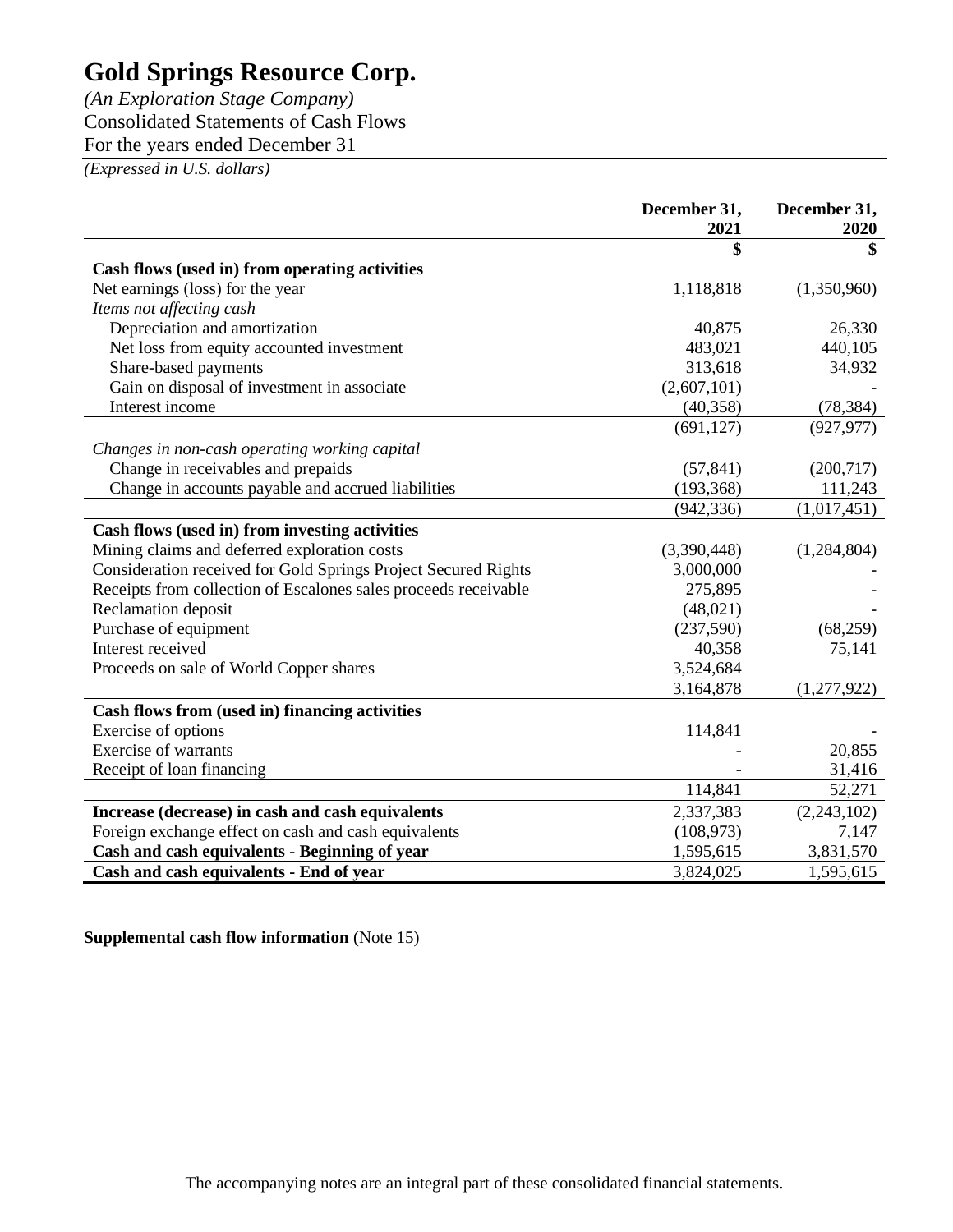*(An Exploration Stage Company)* Notes to the Consolidated Financial Statements For the years ended December 31, 2021 and 2020

*(Expressed in U.S. dollars)*

### **1 Nature of operations and liquidity risk**

Gold Springs Resource Corp. ("GRC" or the "Company") was incorporated pursuant to the *Canada Business Corporations Act* by articles of incorporation dated September 28, 2006 and was continued under the *Business Corporations Act* (British Columbia) ("BCBCA") on December 17, 2013. The Company is listed on the Toronto Stock Exchange ("TSX") under the stock symbol GRC and on the OTCQB Venture Market ("OTCQB") in the U.S. under the stock symbol GRCAF. The Company's registered and head office is located at Suite 880, 580 Hornby Street, Vancouver, British Columbia, Canada, V6C 3B6. The Company's principal activities include the acquisition, exploration and development of mineral properties. The principal country where the Company has been undertaking exploration activities is the United States. Property interests are held through wholly owned subsidiaries.

These consolidated financial statements have been prepared in accordance with International Financial Reporting Standards and on a going concern basis, which assumes that the Company will be able to meet its obligations and continue its operations for at least the next twelve months.

At December 31, 2021, the Company had a working capital of \$3,497,988 (December 31, 2020 – working capital of \$1,871,925), which the Company believes is sufficient to meet its obligations and continue its operations for at least the next twelve months.

Beyond the next 12 months, the Company's ability to continue as a going concern will be dependent upon its ability to obtain the necessary financing to meet its general operating expenses and to continue to explore its mineral properties. Although the Company has been successful in the past in obtaining financing, there is no assurance that it will be able to obtain adequate financing in the future or that such financing will be on terms advantageous to the Company.

#### **2 Basis of presentation**

#### **Statement of compliance**

The Company's consolidated financial statements have been prepared in accordance with International Financial Reporting Standards issued by the International Accounting Standards Board ("IFRS") effective for the Company's reporting for the year ended December 31, 2021. The consolidated financial statements have been prepared under the historical cost convention except for certain financial instruments carried at fair value. In addition, these consolidated financial statements have been prepared using the accrual basis of accounting except for cash flow information.

These financial statements were approved by the board of directors on March 28, 2022.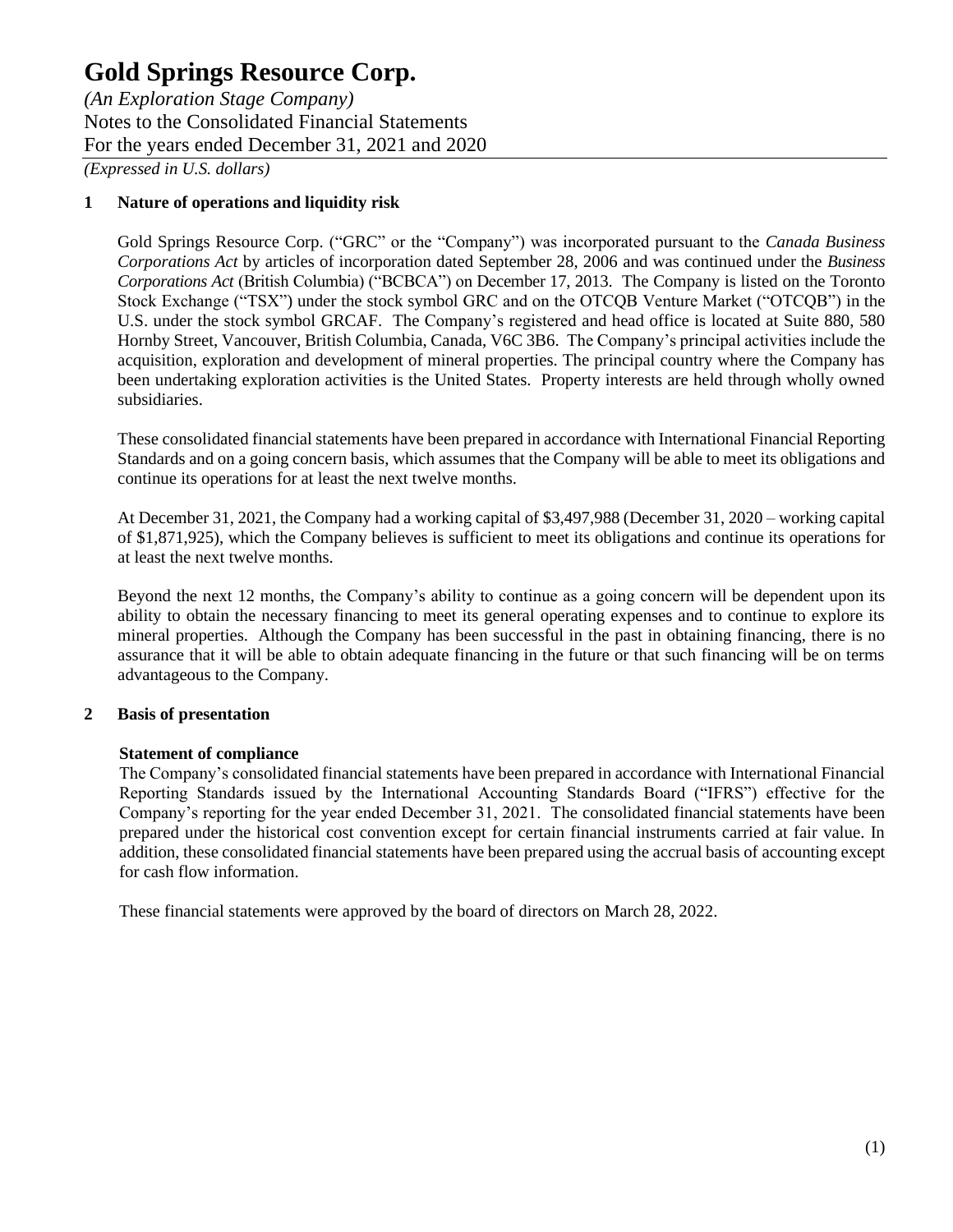*(Expressed in U.S. dollars)*

#### **Basis of consolidation**

The consolidated financial statements include the results or financial information of Gold Springs Resource Corp. and its significant wholly-owned subsidiaries listed in the following table:

|                                        | <b>Country of</b> |
|----------------------------------------|-------------------|
| <b>Name</b>                            | incorporation     |
| Escalones Resource Corp.               | Canada            |
| <b>High Desert Gold Corporation</b>    | Canada            |
| Gold Springs Resource Corp. (Delaware) | U.S.A.            |
| Gold Springs LLC                       | U.S.A.            |

The results of each subsidiary will continue to be included in the consolidated financial statements of the Company until the date that the Company's control over the subsidiary ceases. All significant intercompany transactions and balances have been eliminated.

### **Summary of significant accounting policies**

#### **Cash and cash equivalents**

Cash and cash equivalents include cash and highly liquid investments held in the form of money market investments and certificates of deposit with investment terms of less than three months at acquisition.

### **Equipment**

Equipment is carried at cost less accumulated depreciation and any recognized impairment loss, net of reversals. Depreciation is computed using the straight-line method over estimated useful lives as follows:

| Furniture and equipment | 5 years |
|-------------------------|---------|
| Computer hardware       | 3 years |
| Computer software       | 1 year  |
| Vehicles                | 5 years |

#### **Mining claims and deferred exploration costs**

The Company is in the exploration stage and defers all exploration and evaluation expenditures related to its mineral properties until such time as the properties are put into commercial production, impaired, sold or abandoned. Exploration and evaluation expenditures include the costs of acquiring licenses and costs associated with exploration and evaluation activity. Mineral property option proceeds, if received, are credited against the deferred costs incurred by the Company on the property or properties being optioned. Proceeds received from a disposal of a property interest which are required to be expended on exploration of the mineral property are deferred and offset against the carrying value of the mineral property on a pro-rata basis of exploration expenditures incurred from the disposal proceeds. Under this method, the amounts shown as mining claims and deferred exploration represent costs incurred to date less amounts amortized, offset and/or written off, and do not necessarily represent present or future values.

Once the technical feasibility and commercial viability of the extraction of mineral reserves or resources from a particular mineral property has been determined, expenditures are reclassified to development assets within property, plant and equipment and are carried at cost until the properties to which the expenditures relate are sold, abandoned or determined by management to be impaired in value.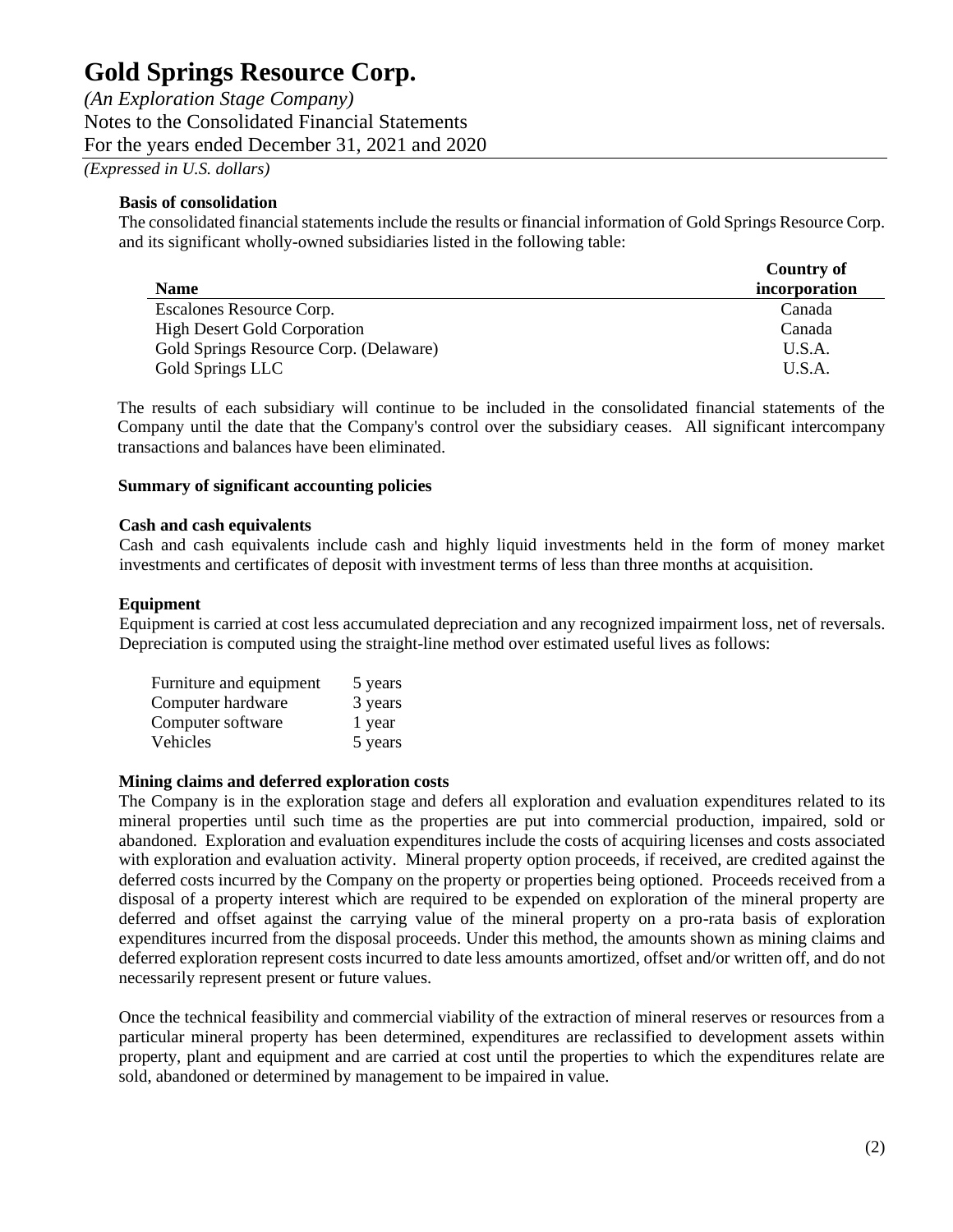*(An Exploration Stage Company)* Notes to the Consolidated Financial Statements For the years ended December 31, 2021 and 2020

*(Expressed in U.S. dollars)*

If a property is put into commercial production, the carrying value will be depleted using the unit of production basis. If a property is impaired, sold or abandoned, the expenditures will be charged to profit or loss in the related period.

Exploration costs that are not attributable to a specific property or that are incurred prior to the Company acquiring the legal rights to a property are charged to profit or loss as reconnaissance and sundry exploration.

Although the Company has taken steps to verify title to mineral properties in which it has an interest, in accordance with industry standards for the current stage of exploration of such properties, these procedures do not guarantee the Company's title. Property title may be subject to unregistered prior agreements and regulatory requirements.

#### **Recognition of Financial Instruments**

The Company recognizes a financial asset or financial liability on the statement of financial position when it becomes a party to the contractual provisions of the financial instrument.

The Company classifies its financial instruments in the following categories: at fair value through profit and loss ("FVTPL"), at fair value through other comprehensive income (loss) ("FVTOCI") or at amortized cost. The Company determines the classification of financial assets at initial recognition. The classification of debt instruments is driven by the Company's business model for managing the financial assets and their contractual cash flow characteristics.

Equity instruments that are held for trading are classified as FVTPL. For other equity instruments, on the day of acquisition the Company can make an irrevocable election (on an instrument-by-instrument basis) to designate them as at FVTOCI. Financial liabilities are measured at amortized cost, unless they are required to be measured at FVTPL (such as instruments held for trading or derivatives) or if the Company has opted to measure them at FVTPL.

#### **Financial assets at FVTOCI**

Investments in equity instruments designated at FVTOCI are initially recognized at fair value plus transaction costs. Subsequently they are measured at fair value, with both realized and unrealized gains and losses recognized in other comprehensive income (loss) in the period in which they arise.

#### **Financial assets and liabilities at amortized cost**

Financial assets and liabilities at amortized cost are initially recognized at fair value plus or minus transaction costs, respectively, and subsequently carried at amortized cost less any impairment.

#### **Financial assets and liabilities at FVTPL**

Financial assets and liabilities carried at FVTPL are initially recorded at fair value and transaction costs are expensed in profit or loss. Realized and unrealized gains and losses arising from changes in the fair value of the financial assets and liabilities held at FVTPL are included in profit or loss in the period in which they arise. Where management has opted to recognize a financial liability at FVTPL, any changes associated with the Company's own credit risk will be recognized in other comprehensive income (loss).

#### **Impairment of financial assets at amortized cost**

The Company recognizes a loss allowance for expected credit losses on financial assets that are measured at amortized cost.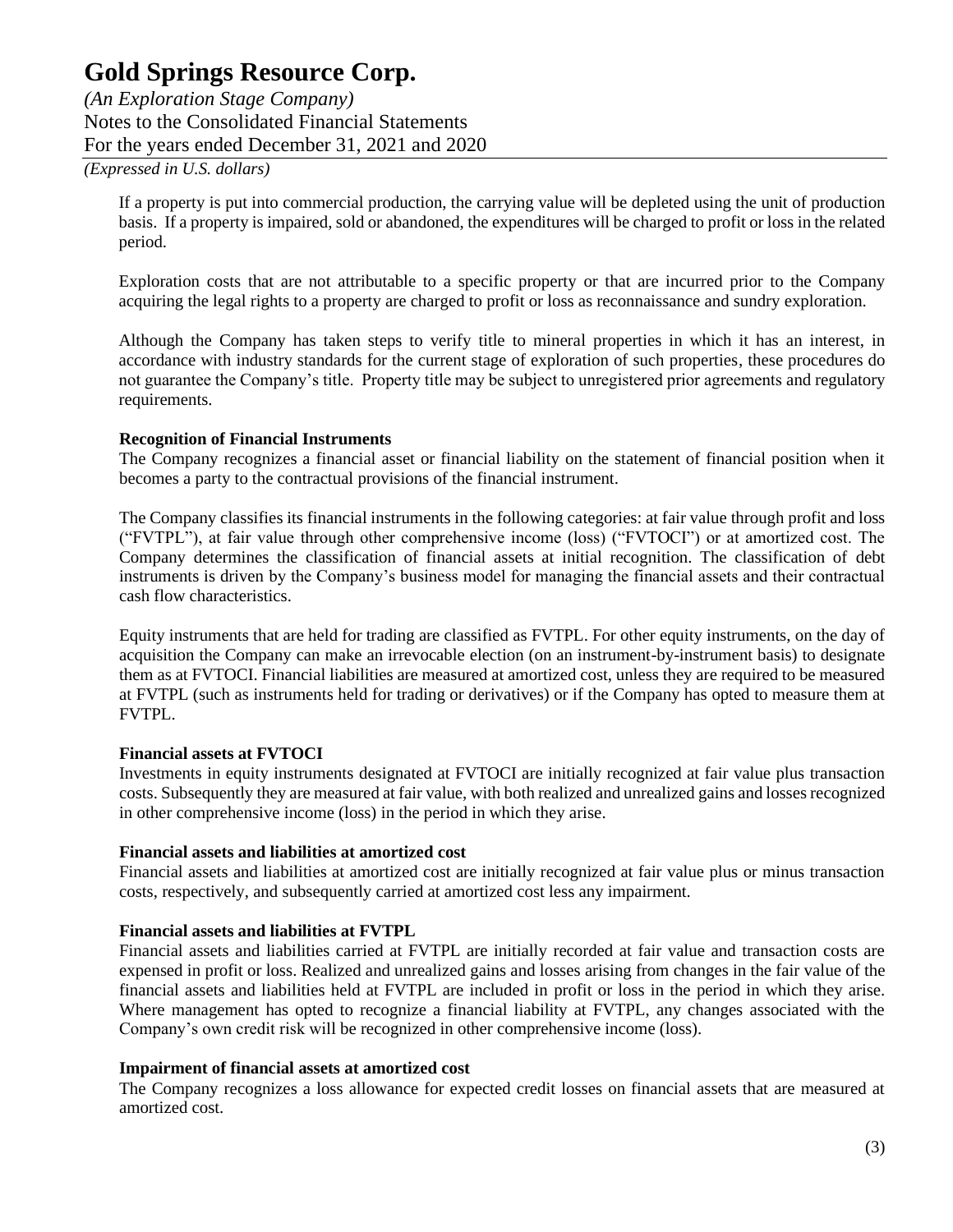*(An Exploration Stage Company)* Notes to the Consolidated Financial Statements For the years ended December 31, 2021 and 2020

*(Expressed in U.S. dollars)*

At each reporting date, the Company measures the loss allowance for the financial asset at an amount equal to the lifetime expected credit losses if the credit risk on the financial asset has increased significantly since initial recognition. If at the reporting date, the financial asset has not increased significantly since initial recognition, the Company measures the loss allowance for the financial asset at an amount equal to the twelve month expected credit losses. The Company shall recognize in the profit or loss, as an impairment gain or loss, the amount of expected credit losses (or reversal) that is required to adjust the loss allowance at the reporting date to the amount that is required to be recognized.

#### **Derecognition of financial assets and liabilities**

The Company derecognizes financial assets only when the contractual rights to cash flows from the financial assets expire, or when it transfers the financial assets and substantially all of the associated risks and rewards of ownership to another entity. Gains and losses on derecognition are generally recognized in profit or loss in the period in which they arise. However, gains and losses on derecognition of financial assets designated as FVTOCI are recorded in other comprehensive income (loss) in the period in which they arise. Cumulative gains and losses on derecognized financial assets designated as FVTOCI are reclassified from accumulated other comprehensive income (loss) to deficit.

The Company derecognizes financial liabilities only when its obligations under the financial liabilities are discharged, cancelled or expired. Generally, the difference between the carrying amount of the financial liability derecognized and the consideration paid and payable, including any non-cash assets transferred or liabilities assumed, is recognized in profit or loss.

#### **Impairment of long-lived assets**

At the end of each reporting period the carrying amounts of the Company's long-lived assets are reviewed to determine whether there is any indication that those assets are impaired. If any such indication exists, the recoverable amount of the asset (or cash-generating unit) is estimated in order to determine the extent of the impairment, if any. The recoverable amount is the higher of the fair value less costs to sell and the value in use. Fair value is determined as the amount that would be obtained from the sale of the asset in an arm's length transaction between knowledgeable and willing parties. Management's assessment of a property's estimated fair market value may also be based upon a review of other property transactions that have occurred in the same geographic area as that of the property under review.

In assessing value in use, the estimated future pre-tax cash flows are discounted to their present value using a pre-tax discount rate that reflects current market assessments of the time value of money and the risks specific to the asset. If the recoverable amount of an asset is estimated to be less than its carrying amount, the carrying amount of the asset is reduced to its recoverable amount and the impairment loss is recognized in profit or loss for the period. For an asset that does not generate largely independent cash inflows, the recoverable amount is determined for the cash-generating unit to which the asset belongs.

Where an impairment loss subsequently reverses, the carrying amount of the asset (or cash-generating unit) is increased to the revised estimate of its recoverable amount, but to an amount that does not exceed the carrying amount that would have been determined had no impairment loss been recognised for the asset (or cashgenerating unit) in prior years.

#### **Investment in associate**

Investments over which the Company exercises significant influence but do not control or jointly control are associates. Investment in associates are accounted for using the equity method.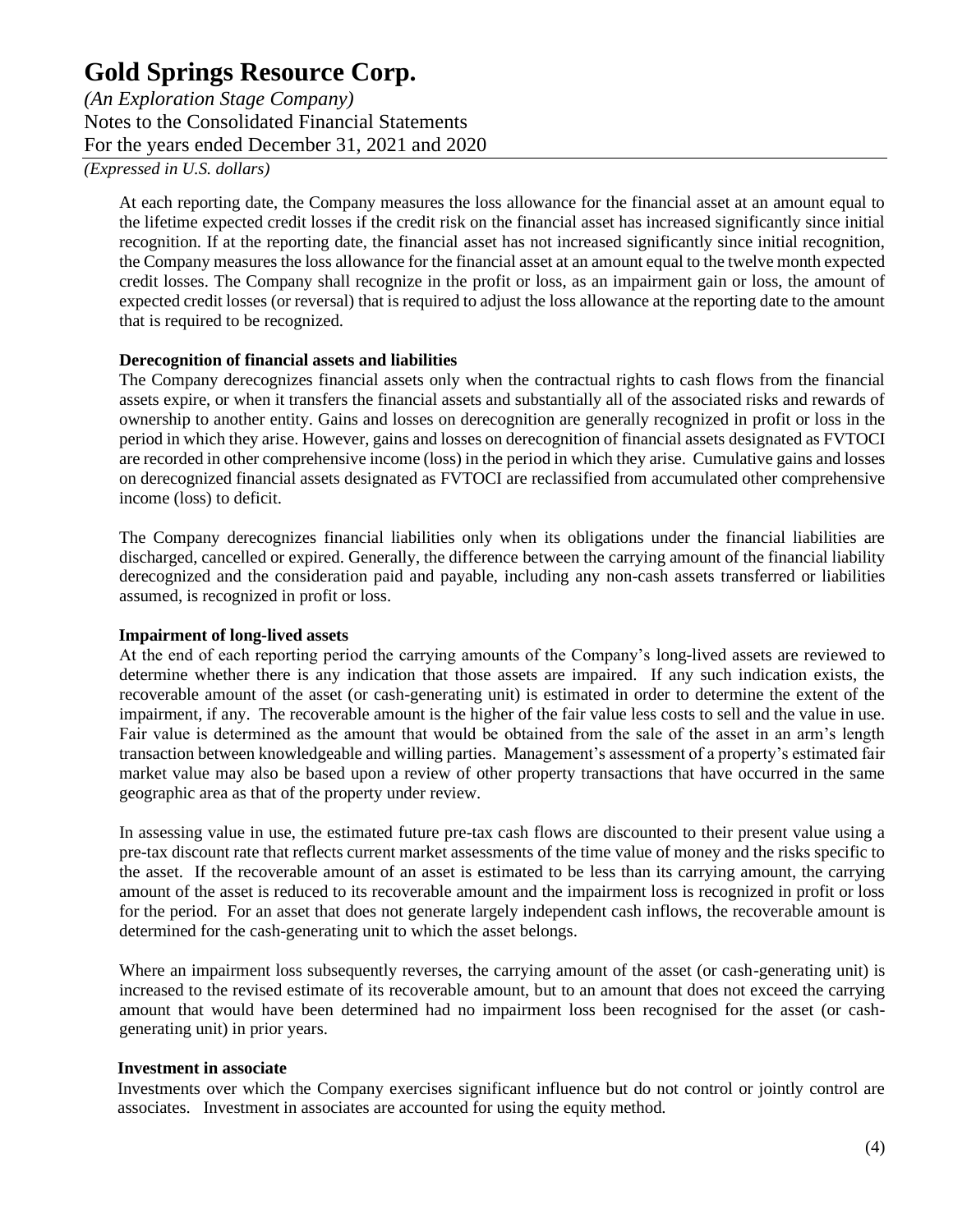*(An Exploration Stage Company)* Notes to the Consolidated Financial Statements For the years ended December 31, 2021 and 2020

*(Expressed in U.S. dollars)*

The equity method involves recording the initial investment at cost and subsequently adjusting the carrying value of the investment for our proportionate share of any other changes in the associate's net assets. The Company's share of the profit or loss from the associate is recorded in the Consolidated Statements of Earnings (Loss) and Comprehensive Income (Loss). Our proportionate share of the associate's income or loss and other comprehensive income or loss is based on its most recent financial statements. Adjustments are made to align any inconsistencies between our accounting policies and our associate's accounting policies before applying the equity method.

#### **Restoration, rehabilitation and environmental obligations**

An obligation to incur restoration, rehabilitation and environmental costs arises when environmental disturbance is caused by the exploration or development of a mineral property interest. Such costs arising from the decommissioning of plant and other site preparation work, discounted to their net present value, are provided for and capitalized to the carrying amount of the asset, along with a corresponding liability as soon as the obligation to incur such costs arises. The timing of the actual rehabilitation expenditure is dependent on a number of facts such as the life and nature of the asset, the operating license conditions and, when applicable, the environment in which the mine operates.

Discount rates using a risk-free rate that reflects the time value of money are used to calculate the net present value. The capitalized costs are charged against profit or loss over the economic life of the related asset, through amortization using the unit-of production method. The corresponding liability is progressively increased as the effect of discounting unwinds creating an accretion expense recognized in profit or loss.

Decommissioning costs are also adjusted for changes in estimates. Those adjustments are accounted for as a change in the corresponding capitalized cost, except where a reduction in costs is greater than the unamortized capitalized cost of the related assets, in which case the capitalized cost is reduced to nil and the remaining adjustment is recognized in profit or loss.

The operations of the Company may in the future be affected from time to time by changes in environmental regulations, including those for site restoration costs. Both the likelihood of new regulations and their overall effect upon the Company are not predictable. The Company has no material restoration, rehabilitation or environmental obligation as the disturbance to date is minimal.

#### **Earnings per share**

Basic earnings or loss per share represents the profit or loss for the period, divided by the weighted average number of common shares in issue during the period. Diluted earnings or loss per share represents the profit or loss for the period, divided by the weighted average number of common shares in issue during the period plus the weighted average number of dilutive shares resulting from the exercise of stock options, warrants and other similar instruments where the inclusion of these would not be anti-dilutive. Diluted earnings or loss per share is calculated using the Treasury Stock Method which assumes proceeds raised from the assumed exercise of stock options, warrants and other similar instruments are used to repurchase common shares in the open market.

#### **Foreign currencies**

The financial statements for the Company and each of its subsidiaries are prepared using their functional currencies. Functional currency is the currency of the primary economic environment in which an entity operates. The functional currency of the parent company, GRC, is the Canadian dollar; and the functional currency of each of the Company's subsidiaries is the U.S. dollar. The presentation currency of these consolidated financial statements is the U.S. dollar.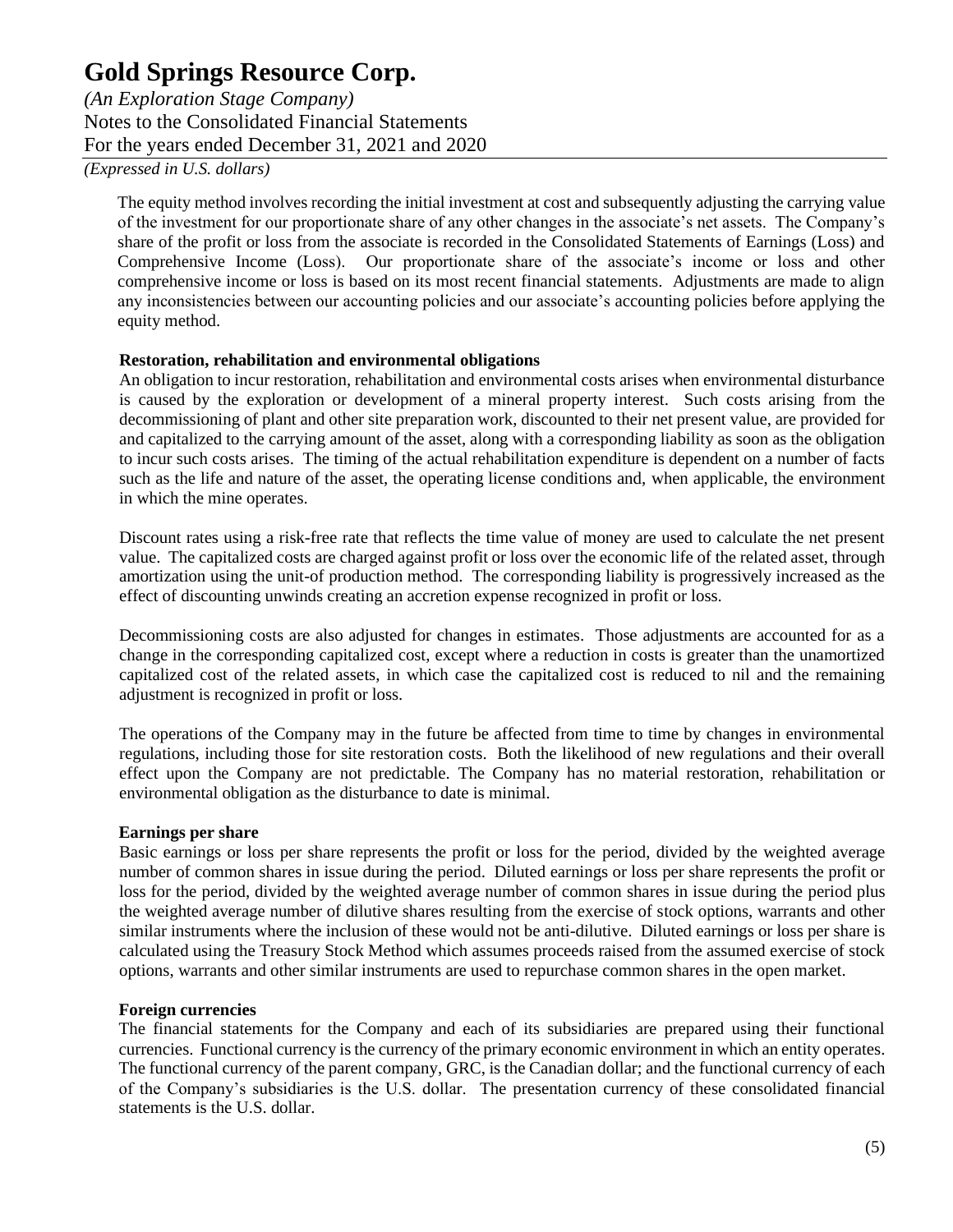*(An Exploration Stage Company)* Notes to the Consolidated Financial Statements For the years ended December 31, 2021 and 2020

*(Expressed in U.S. dollars)*

Foreign currency transactions are translated into the functional currency using exchange rates prevailing at the dates of the transactions. At the end of each reporting period, monetary assets and liabilities that are denominated in foreign currencies are translated at the rates prevailing at that date. Non-monetary assets and liabilities are translated using the historical rate on the date of the transaction. Non-monetary assets and liabilities that are stated at fair value are translated using the historical rate on the date that the fair value was determined. All gains and losses on translation of these foreign currency transactions are charged to profit or loss.

The statement of financial position of the parent company is translated into U.S. dollars using the exchange rate at the statement of financial position date and the statement of operations is translated into U.S. dollars using the average exchange rate for the period. All gains and losses on translation from the functional currency to the presentation currency are charged to other comprehensive income (loss).

#### **Income tax**

Income tax on the earnings or loss for the periods presented comprises current and deferred tax. Income tax is recognized in earnings or loss except to the extent that it relates to items recognized directly in equity, in which case it is recognized in equity.

Current tax expense is the expected tax payable on the taxable income for the year, using tax rates enacted or substantively enacted at year end, adjusted for amendments to tax payable with regards to previous years.

Deferred tax is provided using the balance sheet liability method, providing for temporary differences between the carrying amounts of assets and liabilities for financial reporting purposes and the amounts used for taxation purposes. The Company does not provide for temporary differences relating to differences relating to investments in subsidiaries, associates, and joint ventures to the extent that they will probably not reverse in the foreseeable future. The amount of deferred tax provided is based on the expected manner of realization or settlement of the carrying amount of assets and liabilities, using tax rates enacted or substantively enacted at the financial position reporting date applicable to the period of expected realization or settlement.

A deferred tax asset is recognized only to the extent that it is probable that future taxable profits will be available against which the asset can be utilized.

Deferred tax assets and liabilities are offset when there is a legally enforceable right to set off current tax assets against current tax liabilities and when they relate to income taxes levied by the same taxation authority and the Company intends to settle its current tax assets and liabilities on a net basis.

#### **Share capital**

Transaction costs directly attributable to the issue of common shares and share purchase options are recognized as a deduction from equity, net of any tax effects.

#### **Share-based payments**

The Company has established a share incentive plan (the "Plan") for the benefit of full-time and part-time employees, officers, directors and consultants of the Company and its affiliates. The Plan includes a stock award plan comprised of stock options and share appreciation rights. The maximum number of shares available under the Plan is limited to 10% of the issued common shares.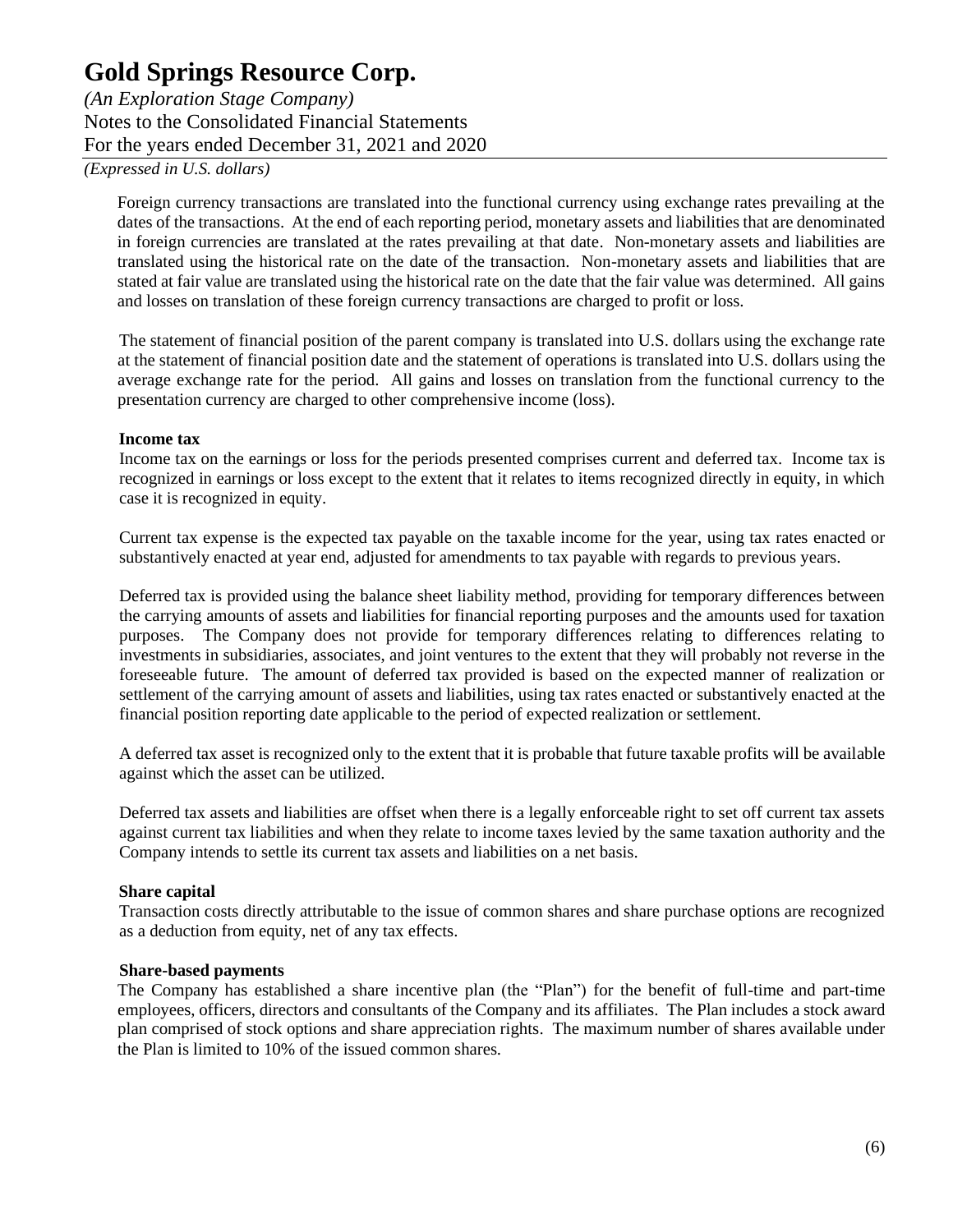*(An Exploration Stage Company)* Notes to the Consolidated Financial Statements For the years ended December 31, 2021 and 2020

*(Expressed in U.S. dollars)*

The fair value of all stock options granted is recorded as a charge to operations or deferred exploration costs and a credit to contributed surplus under the graded attribution method. The fair value, as adjusted for the estimated forfeiture rate, is measured at the date of grant and is recognized over the vesting period. The Company's stock options are subject to graded vesting and thus each tranche in the award is considered a separate grant, with a different vesting date and fair value for purposes of recognizing share-based payment expense. Prior to the vesting date, the then-current fair values of stock options granted are recognized as share-based payment expense from the date of grant to the reporting date and credited to contributed surplus. Any consideration received on the exercise of stock options together with the related portion of contributed surplus is credited to share capital. The fair value of stock options is estimated using the Black-Scholes option pricing model.

#### **3 Use of estimates, assumptions and judgments**

The preparation of the consolidated financial statements requires management to make judgments, estimates and assumptions that affect the application of policies and reported amounts of assets, liabilities and expenses. The estimates and associated assumptions are based on historical experience and various other factors that are believed to be reasonable under the circumstances, the results of which form the basis of making judgments about carrying values of assets and liabilities that are not readily apparent from other sources. Actual results may differ significantly from these estimates. The estimates and underlying assumptions are reviewed on an ongoing basis. Revisions to accounting estimates are recognized in the period in which the estimate is revised if the revision affects only that period or in the period of the revision and future periods if the revision affects both current and future periods.

Significant accounting judgements are made in particular with regard to the Company's assessment of impairment to the carrying value of mineral properties.

#### *Going concern*

The Company's management has made an assessment of the Company's ability to continue as a going concern and is satisfied that the Company has the financial resources to continue in business for at least the next twelve months. The factors considered by management are disclosed in Note 1.

#### *Mining claims and deferred exploration costs*

The recoverability of amounts shown as mining claims and deferred exploration costs is dependent upon the discovery of economically recoverable reserves, the Company's ability to obtain financing to develop the properties, and the ultimate realization of profits through future production or sale of the properties.

At each reporting period end, management applies judgment in assessing whether there are any indicators of impairment relating to mining claims and deferred exploration costs. If there are indicators of impairment, the recoverable amount of the related asset is estimated in order to determine the extent of any impairment. Indicators of impairment may include (i) the period during which the entity has the right to explore in the specific area has expired during the period or will expire in the near future and is not expected to be renewed, (ii) substantive expenditure on further exploration for and evaluation of mineral resources in the specific area is neither budgeted nor planned, (iii) exploration for and evaluation of mineral resources in the specific area have not led to the discovery of commercially viable quantities of mineral resources and the entity has decided to discontinue such activities in the specific area; and (iv) sufficient data exist to indicate that the carrying amount of the mining claims and deferred exploration costs is unlikely to be recovered in full from successful development or by sale. No impairment indicators were identified by management as at December 31, 2021.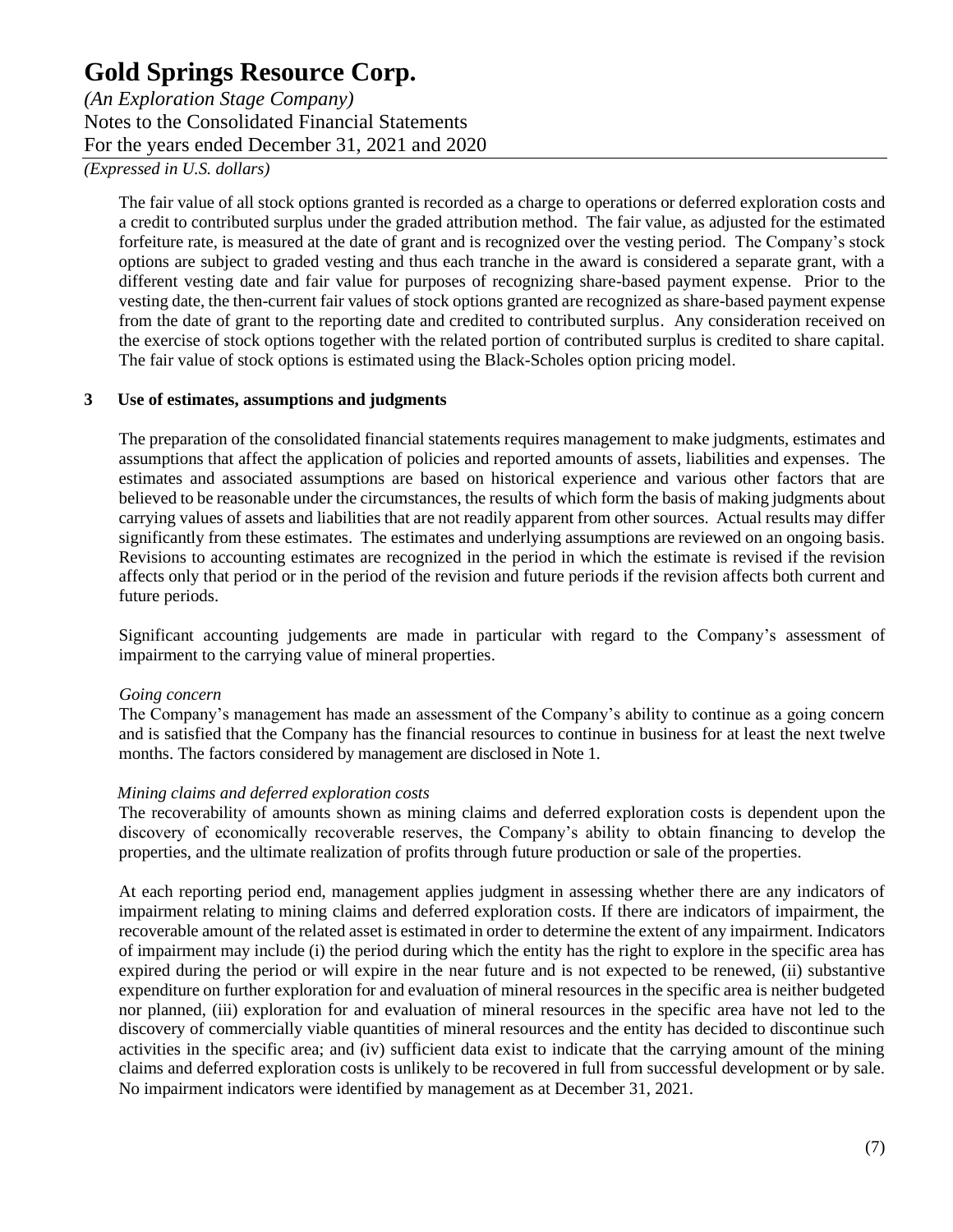*(An Exploration Stage Company)* Notes to the Consolidated Financial Statements For the years ended December 31, 2021 and 2020

*(Expressed in U.S. dollars)*

#### *Share-based payments*

The Company uses the fair-value method of accounting for share-based payments related to incentive stock options and compensation warrants granted, modified or settled. Under this method, compensation cost attributable to options granted is measured at fair value at the grant date and expensed over the vesting period. In determining the fair value, the Company makes estimates of the expected volatility of the stock, the expected life of the options, and an estimated risk-free interest rate.

#### *Warrants*

In determining the fair value of warrants included in unit placements, the Company makes estimates of the expected volatility of the stock, the expected life of the warrants, and an estimated risk-free interest rate.

#### **4 Receivables and prepaids**

|                                                                         | December 31,<br>2021 | December 31,<br><b>2020</b> |
|-------------------------------------------------------------------------|----------------------|-----------------------------|
|                                                                         | \$                   | \$                          |
| GST receivable                                                          | 5,132                | 6,644                       |
| Other receivables                                                       |                      | 13,783                      |
| Other prepaids and advances                                             | 180,522              | 202,694                     |
| Receivables from sale of the Escalones property (note 6)                | 394,400              | 685,061                     |
|                                                                         | 580,054              | 908,182                     |
| Less: long term receivable from sale of the Escalones property (note 6) |                      | (356, 171)                  |
|                                                                         |                      |                             |
|                                                                         | 580,054              | 552,011                     |
|                                                                         |                      |                             |

#### **5 Sale of World Copper shares**

On August 10, 2021, the Company and its wholly owned subsidiary Escalones Resource Corp. ("ERC"), entered into an unconditional irrevocable agreement to sell its shares in World Copper Ltd., ("World Copper") to Wealth Minerals Ltd. ("Wealth") (the "Sale Agreement"). On October 22, 2021, the Company closed the transaction under the Sale Agreement when Wealth purchased 13,225,198 common shares of World Copper held by the Company for an aggregate purchase price of Cdn\$4,364,315.

The Company has recorded a gain on disposition of investment of \$2,607,101 in the consolidated statements of earnings and comprehensive income.

#### **6 Investment in associate**

On May 31, 2019, the Company and its wholly-owned subsidiary, ERC entered into a definitive share purchase agreement, as amended (the "Share Purchase Agreement"), with Wealth and its then wholly-owned subsidiary, Wealth Copper Ltd., subsequently renamed to World Copper, pursuant to which, World Copper agreed to acquire from ERC all of the issued and outstanding shares of ERC's subsidiaries and, thereby, the Company's indirect interest in the Escalones property (the "Escalones Transaction"). The Escalones Transaction closed on September 26, 2019. On June 18, 2021, World Copper began trading its issued and outstanding common shares. The share and per share amounts have been recast to give effect to the 3:1 share consolidation done by World Copper.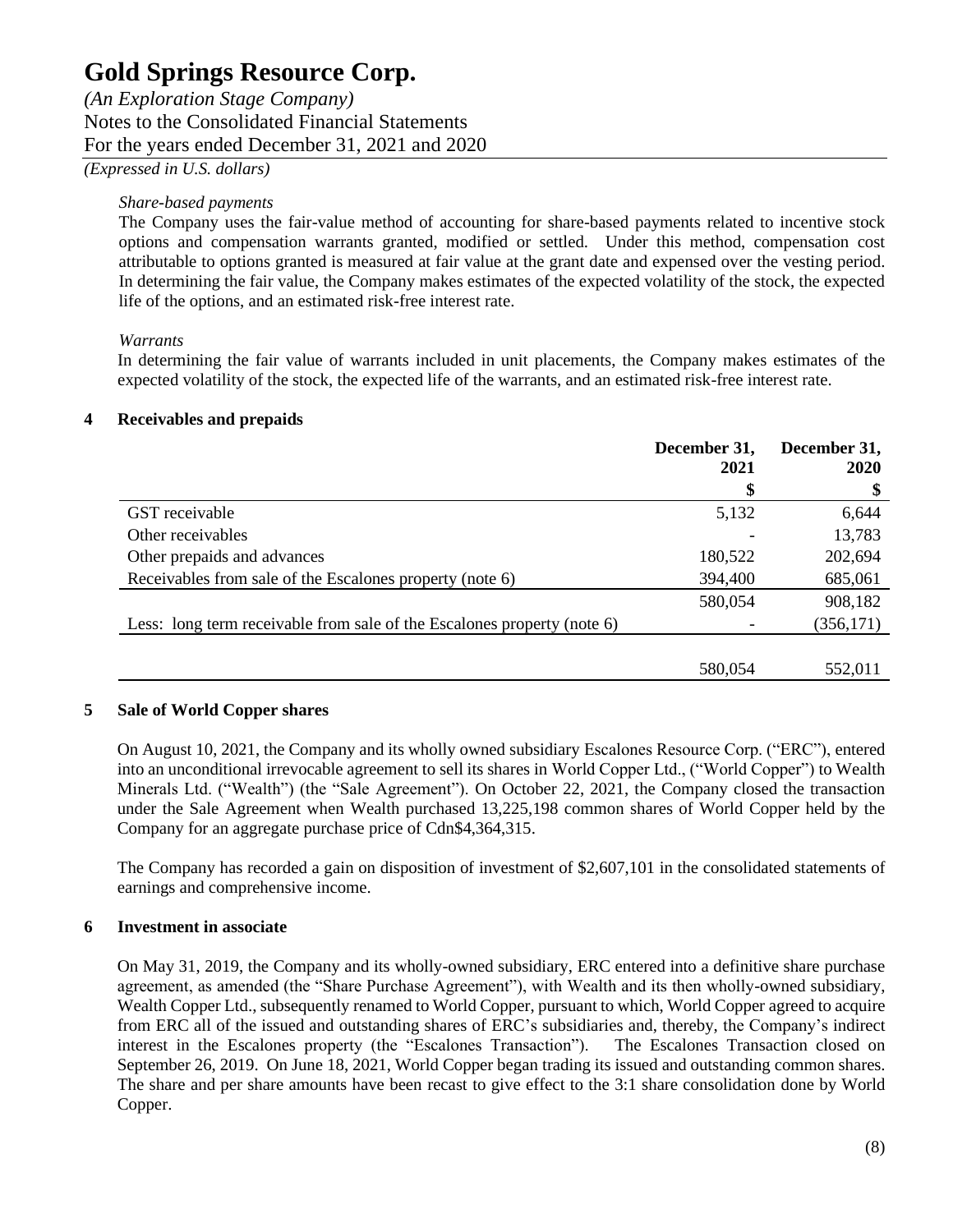*(An Exploration Stage Company)* Notes to the Consolidated Financial Statements For the years ended December 31, 2021 and 2020 *(Expressed in U.S. dollars)*

As consideration to the Company for the purchase of the Escalones property, World Copper:

(i) issued 8,333,333 common shares in its capital (each, a "World Copper Share") to ERC (received);

(ii) paid the Company an aggregate of \$754,638 (Cdn\$1,000,000) in cash (the "Cash Consideration") of which the final Cdn\$500,000 was received January 4, 2022; and

(iii) granted the Company a 2% net smelter returns royalty payable on production from those mining rights or exploitation concessions that supersede or shall derive from the Escalones Exploration Concessions if the price of copper is greater than US\$0.75 per pound or a 1% net smelter returns royalty if the copper price is equal to or less than US\$0.75 per pound (the "Royalty"). The Royalty is subject to a buyback right pursuant to which the Royalty may be purchased for US\$3 million at any time during the 5 years following the first sale of minerals produced from such mining rights or exploitation concessions, and US\$5 million after such 5-year period. In calculating the loss from disposition of the Escalones property, a \$nil value was ascribed to the Royalty due to uncertainty of occurrence. Notwithstanding the sale of World Copper shares (Note 5) the Royalty has been retained by the Company.

World Copper also reimbursed the Company for the 2019 land payments of the Escalones property of \$54,000.

At closing of the Escalones Transaction, the Company held, post share consolidation, 8,333,333 World Copper Shares and 8,333,333 World Copper Shares were held by Wealth, which collectively represented 85.2% of the issued and outstanding World Copper Shares, excluding any World Copper Shares to be issued in connection with the Concurrent Financing (as defined below).

World Copper entered into a letter of intent with Allante Resources Ltd. (TSXV: ALL.H) ("Allante") dated June 7, 2019 in respect of a reverse take-over transaction (the "Going-Public Transaction"), whereby Allante (which, as a result of the closing of the Going-Public Transaction on January 18, 2021 is the "Resulting Issuer") acquired all of the issued and outstanding World Copper Shares from Wealth and ERC and continued the business of World Copper in exchange for the issuance of common shares in the capital of Allante to the World Copper shareholders on a one (1) for one (1) basis. As contemplated in the Share Purchase Agreement, in connection with the Going-Public Transaction, World Copper completed private placement financings to raise an aggregate of at least Cdn\$5,000,000 (the "Concurrent Financing") before April 30, 2021, and raised at least Cdn\$2,000,000 prior to the closing of the Going-Public Transaction (the Concurrent Financing completed on January 12, 2021).

Pursuant to the Share Purchase Agreement, the Company's ownership interest in the Resulting Issuer was not to be less than 30% immediately after giving effect to the Going-Public Transaction and the Concurrent Financing and the Company is to be granted the right to participate in future equity financings of the Resulting Issuer to allow the Company to maintain up to its pro rata ownership interest in the equity capital of the Resulting Issuer. In addition, following the closing of the Going-Public Transaction, the Company and Wealth were each granted the right to nominate one director to the board of directors of the Resulting Issuer for so long as each holds at least 20% of the issued and outstanding shares of the Resulting Issuer. In connection with the sale of World Copper shares in October 2022 (Note 5), the agreements providing the Company the right to participate in future equity financings and the right to nominate a director were terminated.

During the year ended December 31, 2021, World Copper issued 9,010,489 units at Cdn\$0.36 per unit for gross proceeds of Cdn\$3,243,766. Each unit consisted of a common share and warrant exercisable into a common share at a price of Cdn\$0.60 until July 27, 2025. In addition, World Copper issued 888,889 common shares at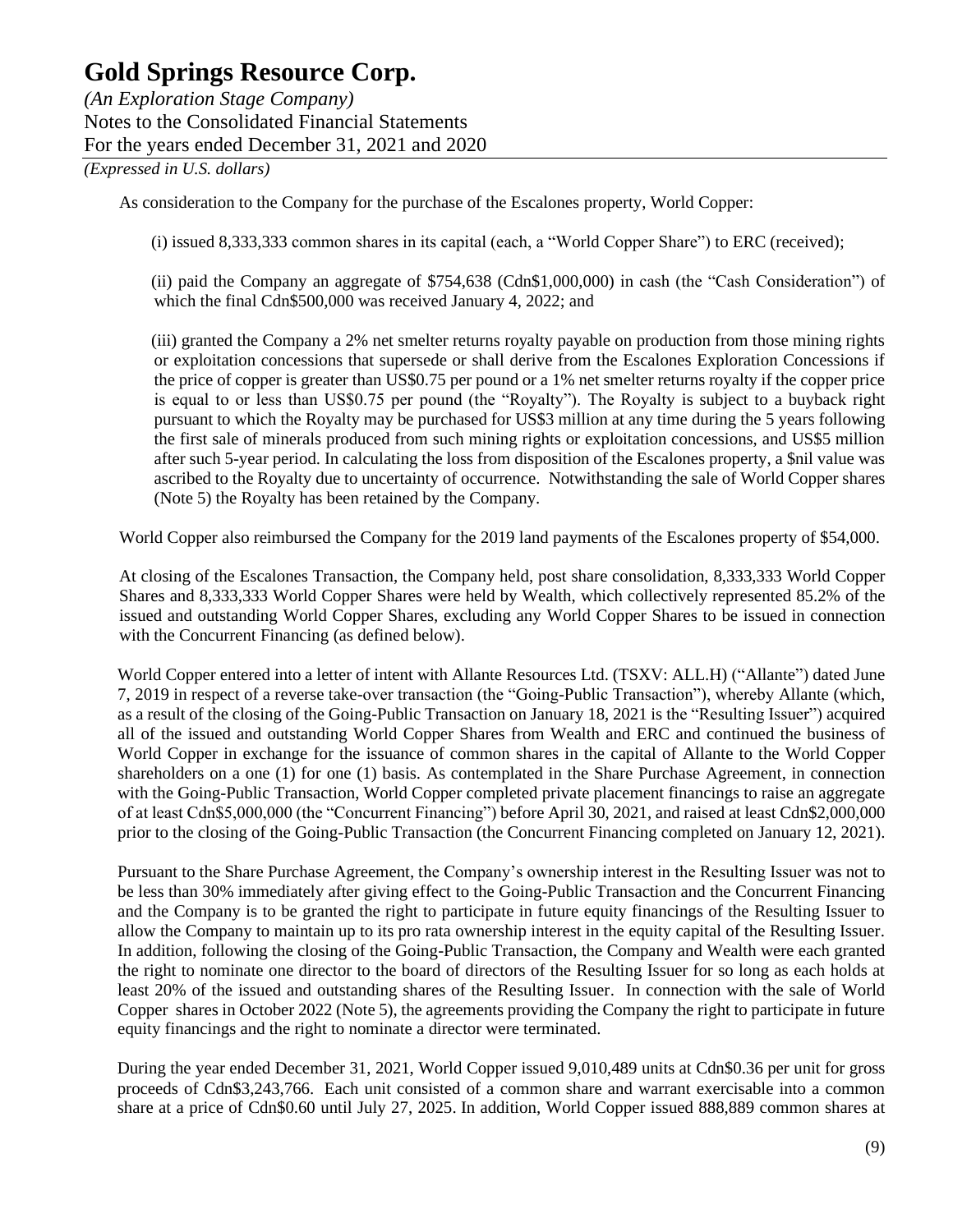*(An Exploration Stage Company)* Notes to the Consolidated Financial Statements For the years ended December 31, 2021 and 2020

*(Expressed in U.S. dollars)*

Cdn\$0.36 per share to settle a loan payable of Cdn\$320,000. In connection with the Going Public Transaction World Copper issued 4,891,865 common shares to the Company to maintain the Company's 30% pro-rata interest in the Resulting Issuer, and a special warrant, whereby the Company will be entitled to receive up to an additional 8,148,901 common shares upon the deemed exercise of the special warrant. The special warrant will be deemed to be exercised on a proportionate basis at the time common share purchase warrants issued by World Copper, as part of the Concurrent Financing, are exercised by the warrant holders. In connection with the sale of World Copper shares in October 2021 (Note 5), the Company transferred the special warrant to the purchaser of the World Copper shares.

On initial recognition for the investment in associate, in absence of available market information on the value of World Copper's shares, the Company estimated the value of the common shares of World Copper to equal Cdn \$0.30/share, on a post share consolidation basis, being the price per common share applicable to the financings completed by World Copper prior to closing of the Escalones Transaction, totalling an initial recognition cost of \$1,887,000.

The Company's investment in associate as at December 31, 2021 and the changes for the period then ended are as follows:

|                                                 | <b>December 31, 2021</b> |
|-------------------------------------------------|--------------------------|
|                                                 |                          |
| Balance, December 31, 2019                      | 1,819,796                |
| Share of loss in equity accounted investee      | (440, 105)               |
| Foreign exchange                                | 14,654                   |
| Balance, December 31, 2020                      | 1,394,345                |
| Share of loss of equity accounted investment*   | (618, 730)               |
| Gain on dilution of equity accounted investment | 135,709                  |
| Foreign exchange                                | 20,873                   |
| Transfer to assets held for sale                | (932, 197)               |
|                                                 |                          |

#### **Balance, December 31, 2021 -**

*\*30% ownership as at August 10, 2021 (prior to entering the Sale Agreement (Note 5)).*

The following is a summary of World Copper's financial information on a 100% basis as at August 10, 2021 and December 31, 2020.

|                                        | <b>August 10, 2021</b> | <b>December 31, 2020</b> |
|----------------------------------------|------------------------|--------------------------|
|                                        | \$                     | \$                       |
| Cash and cash equivalents              | 51.249                 | 259,696                  |
| Total current assets (other than cash) | 303,699                | 37,350                   |
| Total non-current assets               | 6,233,999              | 3,709,784                |
| Total current liabilities              | (878, 412)             | (580, 775)               |
| Total non-current liabilities          | (443, 282)             | (767, 781)               |
| Net asset value                        | 5,267,253              | 2,658,274                |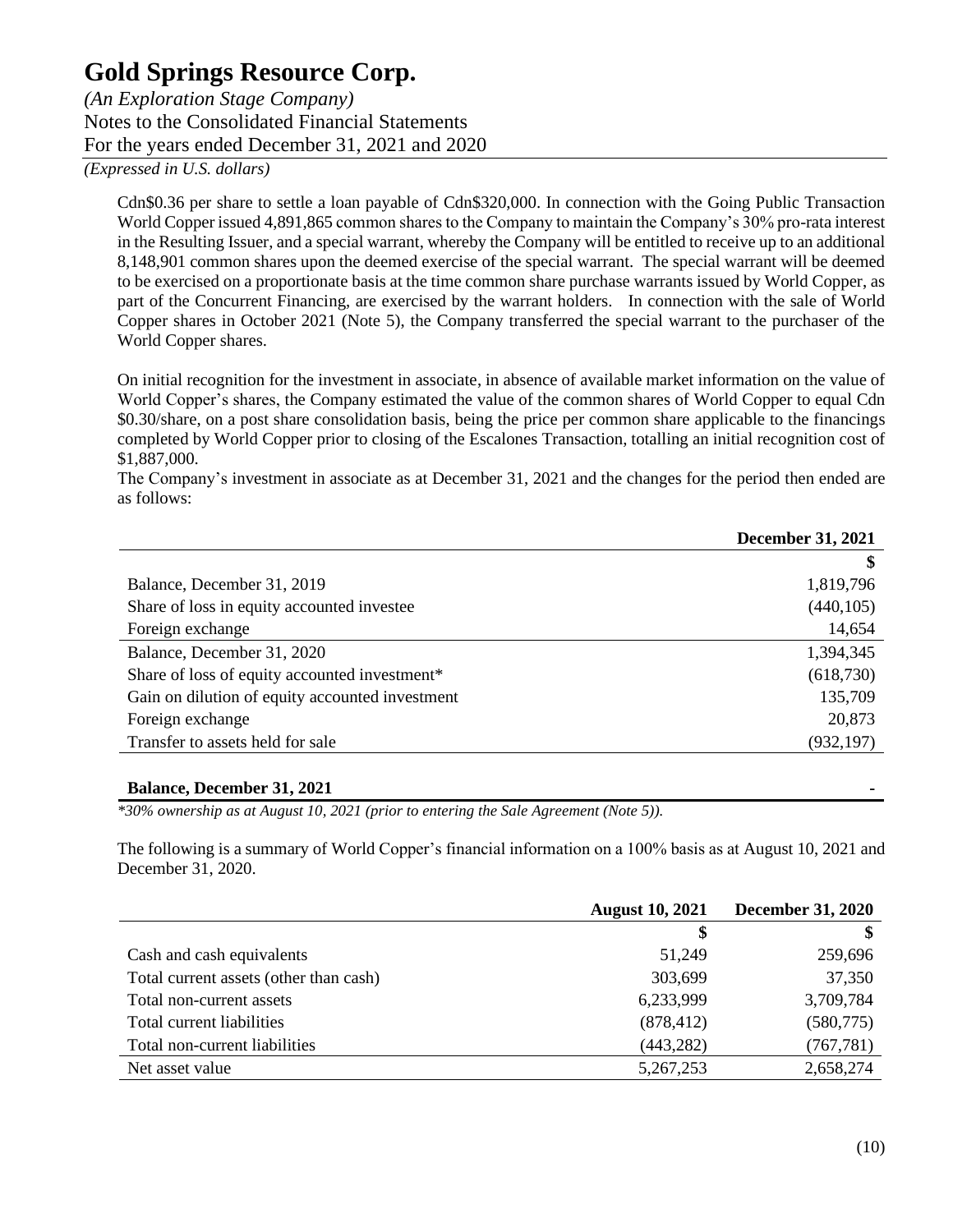*(An Exploration Stage Company)* Notes to the Consolidated Financial Statements For the years ended December 31, 2021 and 2020

*(Expressed in U.S. dollars)*

|                                 | <b>August 10, 2021</b> | <b>December 31, 2020</b> |
|---------------------------------|------------------------|--------------------------|
|                                 |                        |                          |
| Net loss for the period         | 2,069,184              | 1,256,548                |
| Proportionate share of net loss | 618,730                | 440,105                  |

### **7 Mining claims and deferred exploration costs**

Mining claims and deferred exploration costs are associated with the following project:

|                                   | <b>Gold Springs</b> |
|-----------------------------------|---------------------|
|                                   | \$                  |
| <b>Balance, December 31, 2019</b> | 17,527,069          |
| Land and option payments          | 239,282             |
| Laboratory                        | 49,011              |
| Field supplies                    | 26,177              |
| Camp                              | 35,892              |
| Geologists and personnel          | 363,027             |
| Drilling                          | 5,267               |
| Environmental and permitting      | 176,515             |
| Technical consulting              | 160,773             |
| Travel and accommodation          | 99,050              |
| Trenching                         | 147,696             |
| Share-based payments              | 1,054               |
|                                   | 1,303,744           |
| <b>Balance, December 31, 2020</b> | 18,830,813          |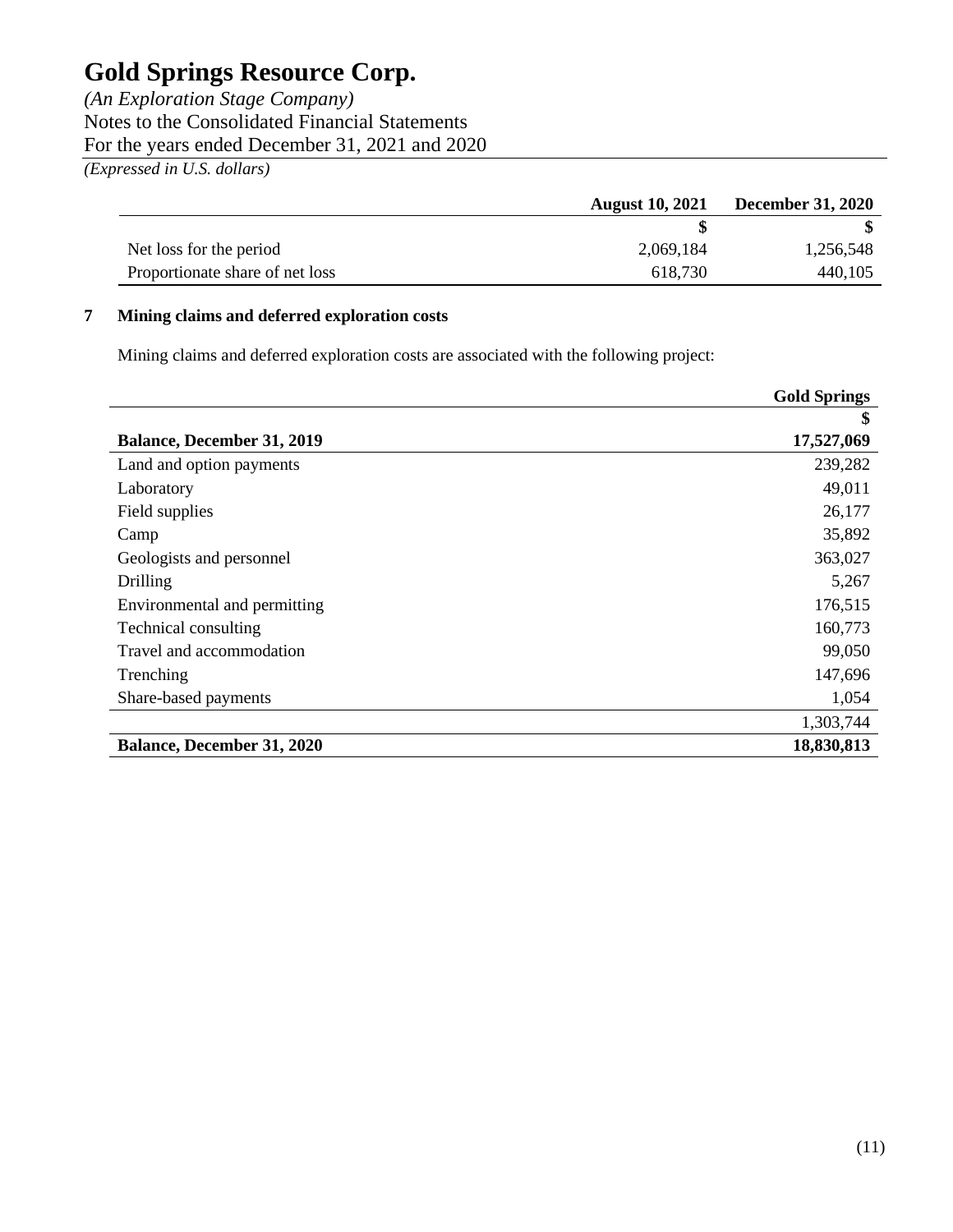*(An Exploration Stage Company)* Notes to the Consolidated Financial Statements For the years ended December 31, 2021 and 2020

*(Expressed in U.S. dollars)*

|                                                        | <b>Gold Springs</b> |
|--------------------------------------------------------|---------------------|
|                                                        | \$                  |
| <b>Balance, December 31, 2020</b>                      | 18,830,813          |
| Land and option payments                               | 244,872             |
| Laboratory                                             | 531,734             |
| Field supplies                                         | 8,700               |
| Camp                                                   | 71,109              |
| Geologists and personnel                               | 513,413             |
| Drilling                                               | 1,354,645           |
| Environmental and permitting                           | 198,870             |
| Technical consulting                                   |                     |
| Travel and accommodation                               | 164,337             |
| Trenching                                              | 401,744             |
| Share-based payments                                   | 19,148              |
|                                                        | 3,508,572           |
| Secured Rights consideration, net of transaction costs | (2,367,792)         |
|                                                        |                     |
| <b>Balance, December 31, 2021</b>                      | 19,971,593          |

#### **Gold Springs, USA**

The Gold Springs mineral property was acquired through the 2013 acquisition of High Desert Gold Corporation ("HDG").

During the year ended December 31, 2017 the Company increased the size of the Gold Springs property by entering into lease and surface use agreements. Pursuant to the agreements, the Company has entered into a 30 year lease beginning on October 25, 2017 for the mineral rights on certain patented mining claims and a 30 year surface use agreement on certain homestead lands upon payment of \$55,000 on each anniversary from October 25, 2021 until October 25, 2047 (all amounts payable from the date of the agreement to October 25, 2021, inclusive, have been paid). In addition, upon commencement of commercial production, the Company is to pay the lessor a 3% net smelter returns royalty. The Company has the right and option, prior to commencement of commercial production, to buy back 0.5% of the net smelter returns royalty for the sum of \$1,000,000, payable within 60 days from and after commencement of commercial production.

As at December 31, 2021 the Company had \$518,152 (2020 - \$470,131) of cash on direct deposit with Nevada and Utah land and environmental regulatory authorities for future remediation costs.

#### *Resource Expansion Program*

On April 27, 2021 and June 24, 2021, the Company issued the first and second tranches, respectively, of the Series A Secured Rights for aggregate proceeds of \$3,000,000 (collectively, the "Series A Secured Rights") with funds received committed to exploration of the Gold Springs Project (the "Resource Expansion Program"). The first tranche was for a total of \$2,000,000 Series A Secured Rights of the Company and the second tranche was for a total of \$1,000,000 Series A Secured Rights of the Company (collectively, the "Series A Secured Rights").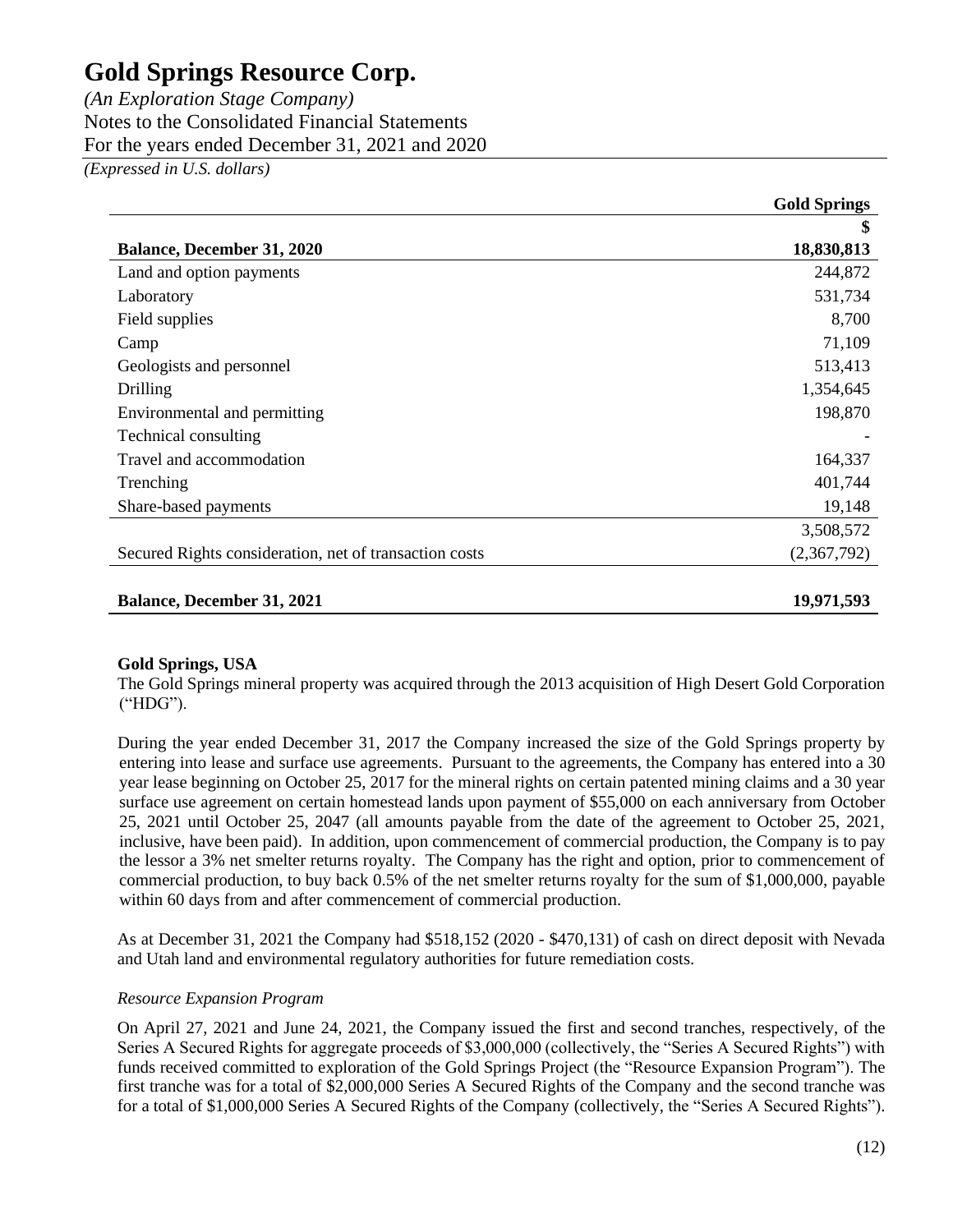*(An Exploration Stage Company)* Notes to the Consolidated Financial Statements For the years ended December 31, 2021 and 2020

*(Expressed in U.S. dollars)*

Participants in each of the first and second tranches (the "Series A Secured Rights Holders") were also issued 2,000,000 common share purchase warrants and 1,000,000 common share purchase warrants, respectively, (collectively, "Secured Rights Warrants"), with each Secured Rights Warrant entitling the holder to purchase one common share of the Company for a period of two years at a price of Cdn\$0.11 and Cdn\$0.14, respectively, per share. Upon the occurrence of an Exit Transaction, whereby the Company sells the Gold Springs Project or the Company is sold (an "Exit Transaction") to a third party (an "Acquirer"), the Series A Secured Rights Holders of the first \$10 million raised under the Resource Expansion Program will be entitled to receive 1.5% of the net sale proceeds for every \$1 million invested, being the minimum investment amount. In certain circumstances, the Series A Secured Rights can be converted into a net profit royalty interest.

Consideration received from the Series A Secured Rights under the Resource Expansion Program was accounted for as a disposal of an interest in the Gold Springs Project. When the Series A Secured Rights funds are received they are recorded as deferred consideration, and as those funds are expended on exploration costs and expansion of the mineral property the deferred consideration is offset against the carrying cost of the mineral property.

Proceeds received under the Resource Expansion Program are to be used, among others, to fund resourceexpansion and definition drilling, extensive metallurgical testing, the completion of a preliminary feasibility study, the completion of an environmental impact statement, and work required to obtain a mine permit. At least 95% of the consideration received must be used for exploration costs and exploration-related capital assets.

During the year ended December 31, 2021, the Company incurred legal and other transaction costs of \$110,075 (December 31, 2020 - \$nil) in connection with the issuance of the Series A Secured Rights. The aggregate fair value of Secured Rights Warrants issued of \$155,236 was recognized as a transaction cost against the proceeds received from the issuance of the Series A Secured Rights.

The balance of the Series A Secured Rights consideration received and outstanding as at December 31, 2021 is \$242,152 (2020 - \$nil) and is included as deferred consideration on the consolidated statements of financial position. The recognition of the Series A Secured Rights consideration for the year ended December 31, 2021 is as follows:

|                                                                            | <b>December 31, 2021</b> |
|----------------------------------------------------------------------------|--------------------------|
|                                                                            |                          |
| <b>Balance, December 31, 2020</b>                                          |                          |
| Deferred consideration from Series A Secured Rights                        | 3,000,000                |
| Legal and other transaction costs                                          | (110,075)                |
| Fair value of Secured Rights Warrants issued                               | (155, 236)               |
| Initial amount recognized as deferred consideration                        | 2,734,689                |
|                                                                            |                          |
| Use of deferred consideration for exploration expenditures                 | (2,609,610)              |
| Capitalization of aggregate issuance transaction costs                     | 241.818                  |
|                                                                            | (2,367,792)              |
| Use of deferred consideration for exploration related capital expenditures | (123, 668)               |
| Use of deferred consideration for administrative expenditures              | (1,077)                  |
| Total consideration recognized during the year                             | (2,492,537)              |
| <b>Balance, December 31, 2021</b>                                          | 242,152                  |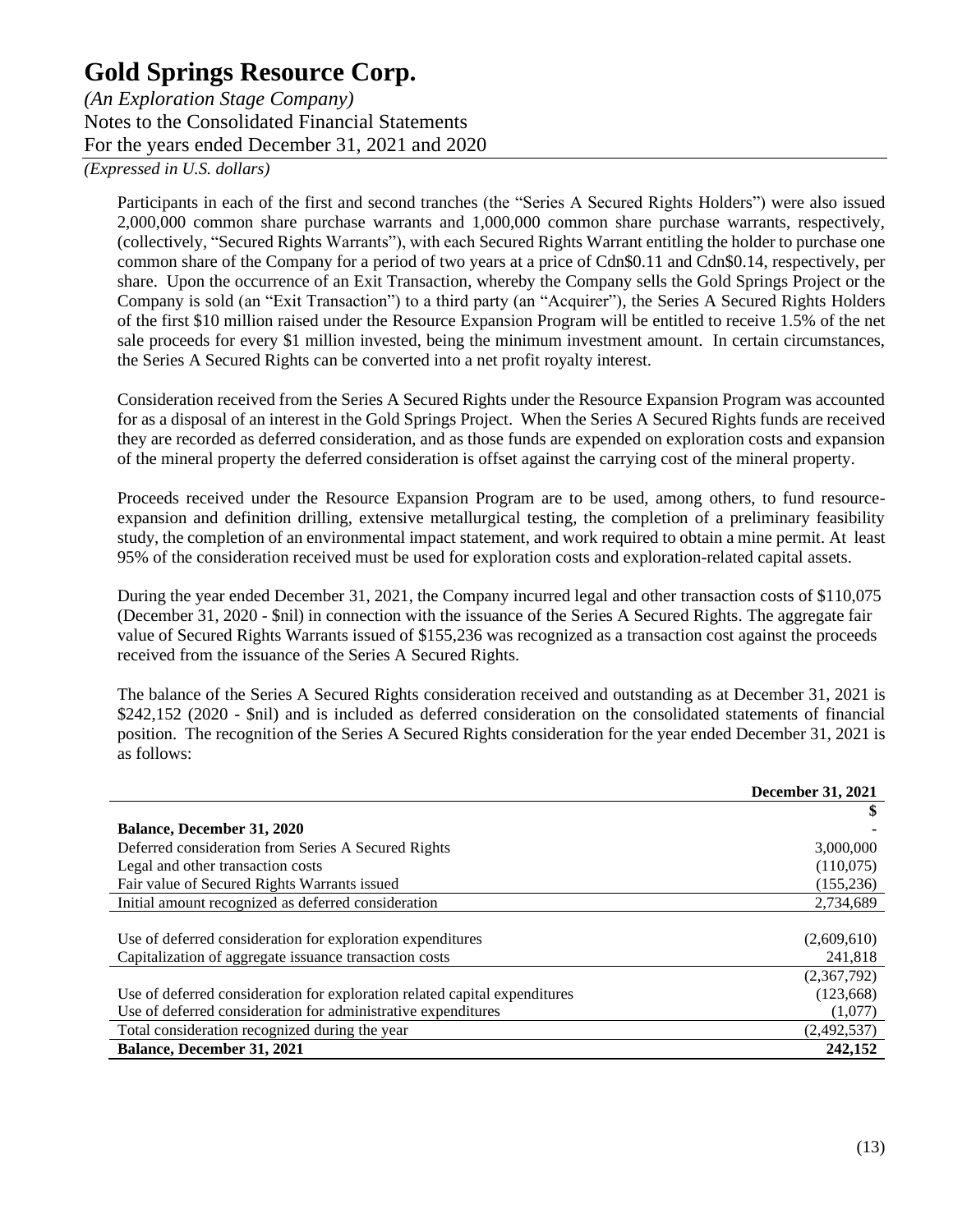*(An Exploration Stage Company)* Notes to the Consolidated Financial Statements For the years ended December 31, 2021 and 2020 *(Expressed in U.S. dollars)*

# **8 Restricted cash and redemption liability**

On November 4, 2019 the Class B shares of the Company were redeemed for \$0.09827 per Class B share for an aggregate redemption amount of \$11,436,186. As at December 31, 2021 there was \$131,694 (December 31, 2020 - \$449,794) of redemption funds remaining held in trust with Company's Transfer Agent, and representing amounts not yet claimed for redemption by prior Class B shareholders.

### **9 Loan payable**

In May 2020, the Company received \$31,552 (CAD \$40,000) in the form of a Canada Emergency Business Account ("CEBA") loan. CEBA is part of the economic assistance program launched by the Government of Canada to ensure that businesses have access to capital during the COVID-19 pandemic and can only be used to pay non-deferrable operating expenses. During the period from receipt of the CEBA loan to December 31, 2022, the "Initial Term", no interest is charged on the amount outstanding and should at least CAD\$ 30,000 be repaid on or before the end of the Initial Term the remaining CAD \$10,000 of principal will be forgiven. During the period from January 1, 2023 to December 31, 2025 (the "Extended Term"), should the loan remain outstanding, interest will be payable monthly at rate of 5% per annum on the outstanding balance. The balance of the CEBA loan is fully repayable on or before the end of the Extended Term, if not repaid on or before the end of the initial Term.

#### **10 Share capital**

#### **Authorized**

An unlimited number of common shares without par value and up to 127,328,790 Class B shares without par value.

The holders of the common shares are entitled to one vote per share. The holders of the common shares are entitled to dividends, when and if declared by the directors of the Company. No dividends have ever been declared or paid as at December 31, 2021.

No Class B shares are outstanding as at December 31, 2021 (2020 – nil) (Note 8).

#### **Financings**

During the year ended December 31, 2021, the Company issued 2,500,000 common shares on the exercise of options for gross proceeds of \$114,842. A value of \$59,405 was transferred from the share-based payment reserve to share capital as a result.

On September 18, 2020, a total of 250,000 warrants were exercised for gross proceeds of \$20,855.

#### **Stock options**

The Company's stock options outstanding as at December 31, 2021 and the changes for the years then ended are as follows: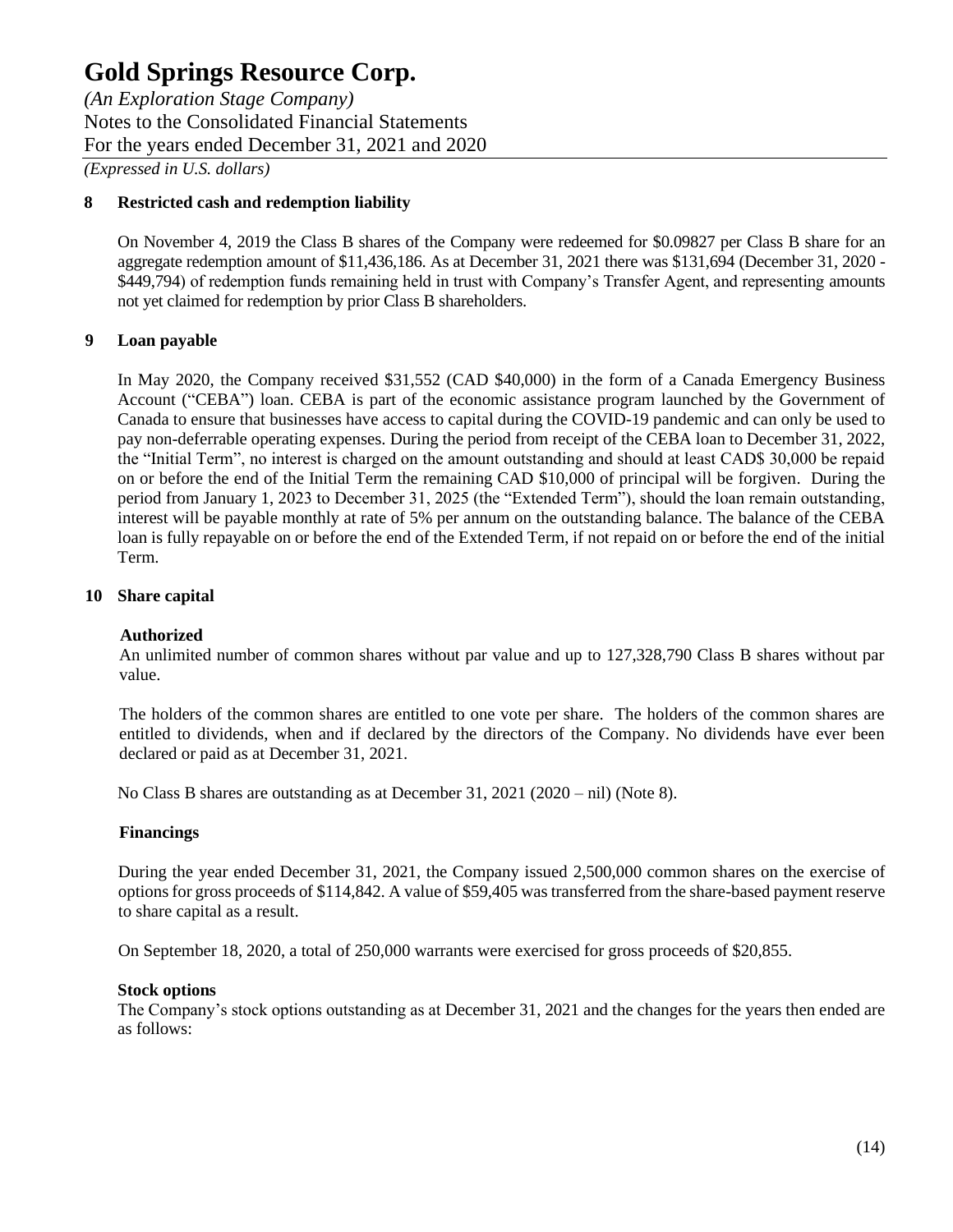*(An Exploration Stage Company)* Notes to the Consolidated Financial Statements For the years ended December 31, 2021 and 2020

*(Expressed in U.S. dollars)*

|                                        | Number of<br>options | <b>Weighted average</b><br>exercise price<br>(per share) | Weighted average<br>remaining life<br>(years) |
|----------------------------------------|----------------------|----------------------------------------------------------|-----------------------------------------------|
|                                        |                      | $Cdn$ \$                                                 |                                               |
| Balance – December 31, 2019            | 20,657,500           | 0.11                                                     | 2.08                                          |
| Expired                                | (1,727,500)          | 0.21                                                     |                                               |
| Granted                                | 200,000              | 0.15                                                     |                                               |
| Balance – December 31, 2020            | 19,130,000           | 0.10                                                     | 1.23                                          |
| Exercise d <sup>1</sup>                | (7,600,000)          | 0.06                                                     |                                               |
| Expired                                | (2,177,500)          | 0.25                                                     |                                               |
| Forfeited                              | (1,000,000)          | 0.175                                                    |                                               |
| Granted <sup>2</sup>                   | 11,125,000           | 0.16                                                     |                                               |
| <b>Balance – December 31, 2021</b>     | 19,477,500           | 0.13                                                     | 1.47                                          |
| <b>Exercisable – December 31, 2021</b> | 11,360,834           | 0.11                                                     | 0.74                                          |

 $1\quad 5,100,000$  options were exercised, at a weighted average exercise price of \$0.07, on a cashless basis during the year ended December 31, 2021 resulting in the issuance of 2,552,301 common shares of the Company. Upon exercise of the options \$138,919, representing the previously recognized grant date fair value of the options exercised, was transferred from contributed surplus to share capital.

2 Included in options granted during the year ended December 31, 2021 are (i) 2,500,000 options which vest subject to the Company's share price reaching target prices of \$0.30; \$0.45; \$0.60 and \$0.75, respectively, and remaining constant at the applicable target rate for five consecutive trading days by June 30, 2022; (ii) 1,400,000 options which vest subject to the Company announcing gold-equivalent ounce resource (measured, indicated or inferred) of 1,500,000 AuEq Oz; 2,000,000 AuEq Oz; 2,500,000 AuEq Oz and 3,000,000 AuEq Oz, respectively, by June 30, 2022; (iii) 1,000,000 options which vest subject to the Company announcing an additional \$7 million in Resource Expansion funding by December 31, 2021 (these options were forfeited at December 31, 2021 as the vesting condition was not achieved); (iv) 1,000,000 options which vest subject to the Company announcing an additional \$10 million in Resource Expansion funding by June 30, 2022 and (v) 250,000 options which vest subject to the Company completing the sale of the WCU shares by October 31, 2021.

During the year ended December 31, 2021, the Company recorded share-based payments, in respect of the vesting of previously granted stock options and newly granted options, of which \$313,618 (2020 - \$34,932) was recorded as a charge to operations, and \$19,148 was included in deferred exploration costs for the year ended December 31, 2021 (2020 - \$1,054).

The weighted average grant date fair value of 8,625,000 options, with no market conditions, granted during the year ended December 31, 2021 was \$0.07 per option (2020 - \$0.06 per option). The fair value of each option grant during the year ended December 31, 2021 was estimated at the time of the grant using the Black-Scholes option pricing model with assumptions for grants as follows: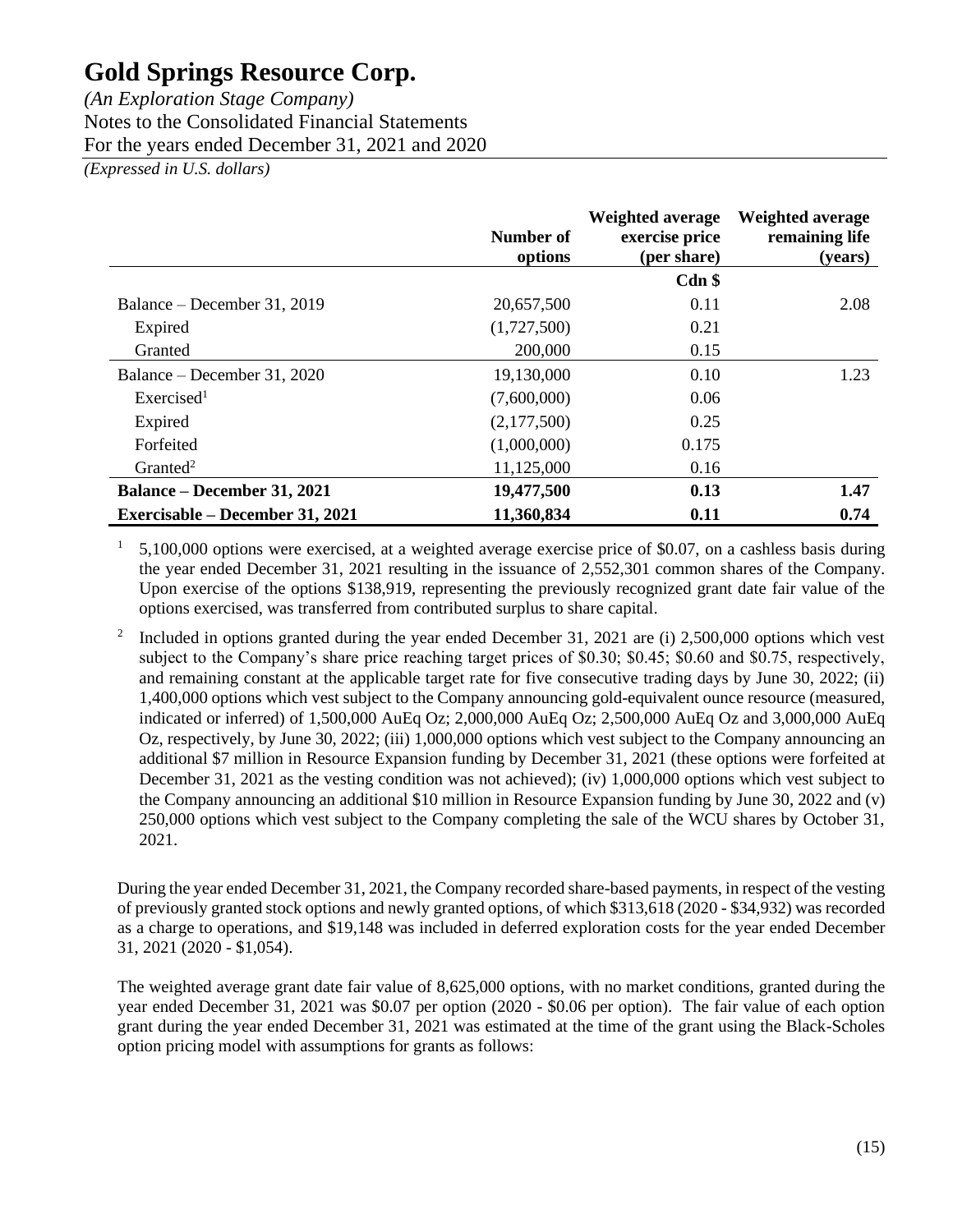*(An Exploration Stage Company)* Notes to the Consolidated Financial Statements For the years ended December 31, 2021 and 2020

*(Expressed in U.S. dollars)*

|                                         | 2021        |
|-----------------------------------------|-------------|
| Weighted average exercise price         | Cdn. \$0.15 |
| Weighted average grant date share price | Cdn. \$0.15 |
| Risk-free interest rate                 | 0.41%       |
| Expected life                           | 3 years     |
| <b>Expected volatility</b>              | 92%         |
| Dividend rate                           | 0%          |

The weighted average grant date fair value of 2,500,000 options, with market conditions, granted during the year ended December 31, 2021 was \$0.06 per share (2020 - \$nil per share). The fair value of each market condition option grant during the year ended December 31, 2021 was estimated at the time of the grant using a Barrier option pricing model with assumptions for grants as follows:

|                                         | <b>2021</b>          |
|-----------------------------------------|----------------------|
| Weighted average exercise price         | Cdn. \$0.175         |
| Weighted average grant date share price | Cdn. \$0.175         |
| Risk-free interest rate                 | 1.10%                |
| Expected life                           | 3 years              |
| Expected volatility                     | 122%                 |
| Barrier range                           | Cdn. \$0.35 - \$0.75 |
| Dividend rate                           | 0%                   |

Grant date share price is the closing market price on the date the options were granted. Expected volatility was determined by measuring the historical volatility of the Company's share price. The historical period used to measure historical volatility was the same as the expected life of the options granted.

The balance of options outstanding as at December 31, 2021 is as follows:

| <b>Expiry date</b> | <b>Exercise price</b><br>$Cdn$ \$ | <b>Number of options</b><br>outstanding | <b>Number of options</b><br>exercisable |
|--------------------|-----------------------------------|-----------------------------------------|-----------------------------------------|
| February 8, 2022   | 0.055                             | 200,000                                 | 200,000                                 |
| April 8, 2022      | 0.06                              | 4,500,000                               | 4,500,000                               |
| May 1, 2022        | 0.045                             | 2,000,000                               | 2,000,000                               |
| May 9, 2022        | 0.045                             | 500,000                                 | 500,000                                 |
| June 12, 2022      | 0.30                              | 1,702,500                               | 1,702,500                               |
| September 9, 2022  | 0.08                              | 250,000                                 | 250,000                                 |
| August 31, 2023    | 0.145                             | 200,000                                 | 133,333                                 |
| June 11, 2024      | 0.120                             | 3,475,000                               | 1,158,335                               |
| July 12, 2024      | 0.175                             | 6,650,000                               | 916,666                                 |
|                    |                                   | 19,477,500                              | 11,360,834                              |

<sup>1</sup> Subsequent to December 31, 2021, a total of 200,000 options with an exercise price of Cdn\$0.055 were exercised, on a cashless basis, resulting in the issuance of 152,174 common shares.

**2021**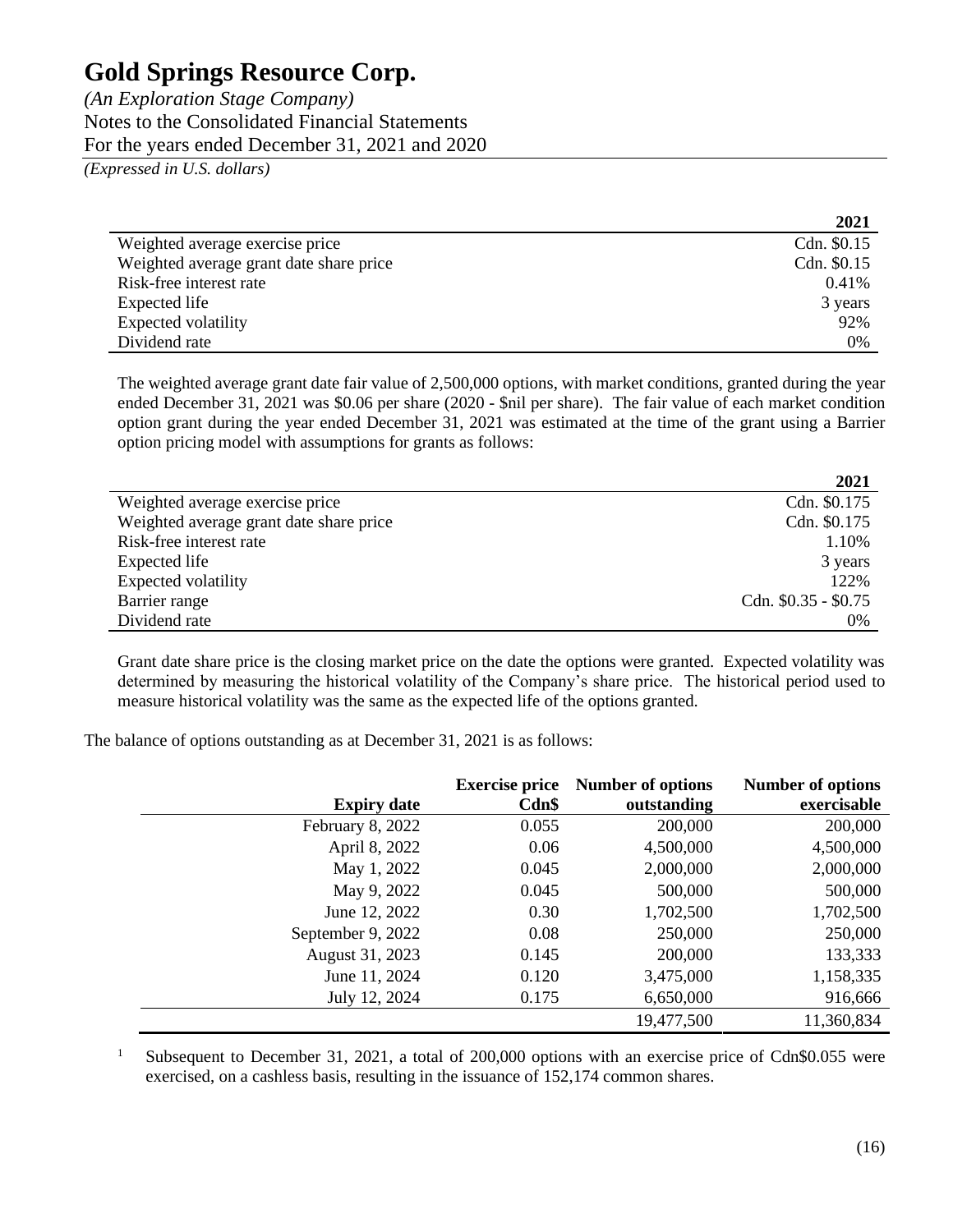*(An Exploration Stage Company)* Notes to the Consolidated Financial Statements For the years ended December 31, 2021 and 2020

*(Expressed in U.S. dollars)*

All of the outstanding options have associated share appreciation rights which allow the optionees to exercise their options on a cashless basis resulting in a lesser number of common shares to be issued to the optionee pursuant to their exercise.

#### **Warrants**

The Company's warrants outstanding as at December 31, 2021 and the changes for the years then ended are as follows:

|                                    | Number of<br>warrants | <b>Weighted average</b><br>exercise price<br>(per share) | <b>Weighted average</b><br>remaining life<br>(years) |
|------------------------------------|-----------------------|----------------------------------------------------------|------------------------------------------------------|
|                                    |                       | $Cdn$ \$                                                 |                                                      |
| Balance – December 31, 2019        | 8,490,357             | 0.21                                                     | 0.34                                                 |
| Expired                            | (8,240,357)           | 0.22                                                     |                                                      |
| Exercised                          | (250,000)             | 0.11                                                     |                                                      |
| Balance – December 31, 2020        | ۰                     |                                                          |                                                      |
| <b>Issued</b>                      | 3,000,000             | 0.12                                                     |                                                      |
| <b>Balance – December 31, 2021</b> | 3,000,000             | 0.12                                                     | 1.37                                                 |

<sup>1</sup> During the year ended December 31, 2021, the Company issued  $3,000,000$  Secured Rights Warrants to the Series A Secured Rights Holders as part of the Resource Expansion Program. Each Secured Rights Warrant shall entitle the holder to purchase one common share of the Company for a period of two years, with 2,000,000 of the Secured Rights Warrants exercisable at an exercise price of Cdn\$0.11 and 1,000,000 of the Secured Rights Warrants exercisable at an exercise price of Cdn\$0.14. The aggregate fair value of the Secured Rights Warrants issued of \$155,189 was recognized as a transaction cost against the proceeds received from the Series A Secured Rights, and subsequently recognized within mining claims and deferred exploration costs on a pro-rata basis commensurate with the recognition of Secured Rights consideration (Note 7).

The weighted average grant date fair value of Secured Rights Warrants issued during the year ended December 31, 2021 was \$0.05 per share (2020 - \$nil per share). The fair value of each Secured Rights Warrant issued during the year ended December 31, 2021 was estimated at the time of the issuance using the Black-Scholes option pricing model with the following assumptions:

|                                         | 2021        |
|-----------------------------------------|-------------|
| Weighted average exercise price         | Cdn. \$0.12 |
| Weighted average issue date share price | Cdn. \$0.12 |
| Risk-free interest rate                 | 0.36%       |
| Expected life                           | 2 years     |
| <b>Expected volatility</b>              | 108%        |
| Dividend rate                           | $0\%$       |

Issue date share price is the closing market price on the date the Secured Rights Warrants were issued. Expected volatility was determined by measuring the historical volatility of the Company's share price. The historical period used to measure historical volatility was the same as the expected life of the Secured Rights Warrants issued.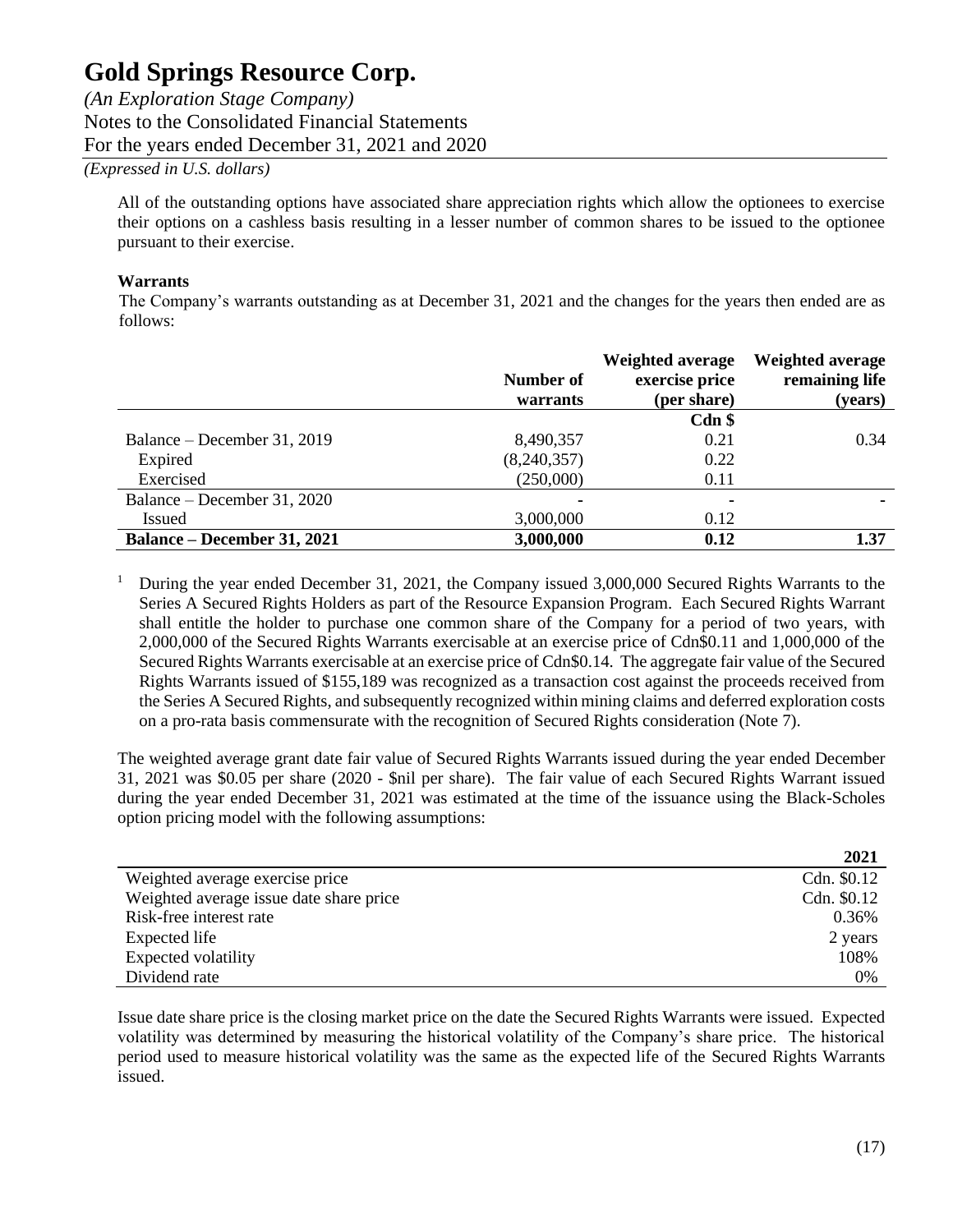*(An Exploration Stage Company)* Notes to the Consolidated Financial Statements For the years ended December 31, 2021 and 2020

*(Expressed in U.S. dollars)*

The balance of warrants outstanding as at December 31, 2021 is as follows:

|                    | <b>Exercise Price</b> | <b>Number of warrants</b> |
|--------------------|-----------------------|---------------------------|
| <b>Expiry Date</b> | Cdn\$                 | outstanding               |
| April 27, 2023     | 0.11                  | 2,000,000                 |
| June 24, 2023      | 0.14                  | 1,000,000                 |
|                    |                       | 3,000,000                 |

#### **11 Income taxes**

The tax on the Company's profit before tax differs from the amount that would arise using the weighted average tax rate applicable to profits of the consolidated entities as follows:

|                                                 | 2021       | 2020        |
|-------------------------------------------------|------------|-------------|
| Tax rate                                        | 27%        | 27%         |
|                                                 |            |             |
| Net earnings (loss) for the year                | 1,118,818  | (1,350,960) |
|                                                 |            |             |
| Provision for income taxes at applicable rates  | (302,080)  | 364,759     |
| Tax effects of:                                 |            |             |
| Prior year tax return true ups                  | 138,223    | (1,230,867) |
| Foreign exchange and rate differences           | 19,074     | 7,544       |
| Non-deductible expenses and non-taxable gains   | 286,751    | (59, 414)   |
| Losses and benefits recognized (not recognized) | (141, 968) | 917,978     |
| Income tax expense                              |            |             |

The analysis of deferred tax assets and deferred tax liabilities as at December 31, 2021 and 2021 is as follows:

|                          | 2021        | 2020        |
|--------------------------|-------------|-------------|
|                          | \$          |             |
| Deferred tax assets      | 9,166,819   | 9,070,899   |
| Deferred tax liabilities | (25,564)    |             |
| Benefits not recognized  | (9,141,255) | (9,070,899) |
| Net deferred tax balance |             |             |

The movement of deferred tax assets for the years ended December 31, 2021 and 2020 are as follows: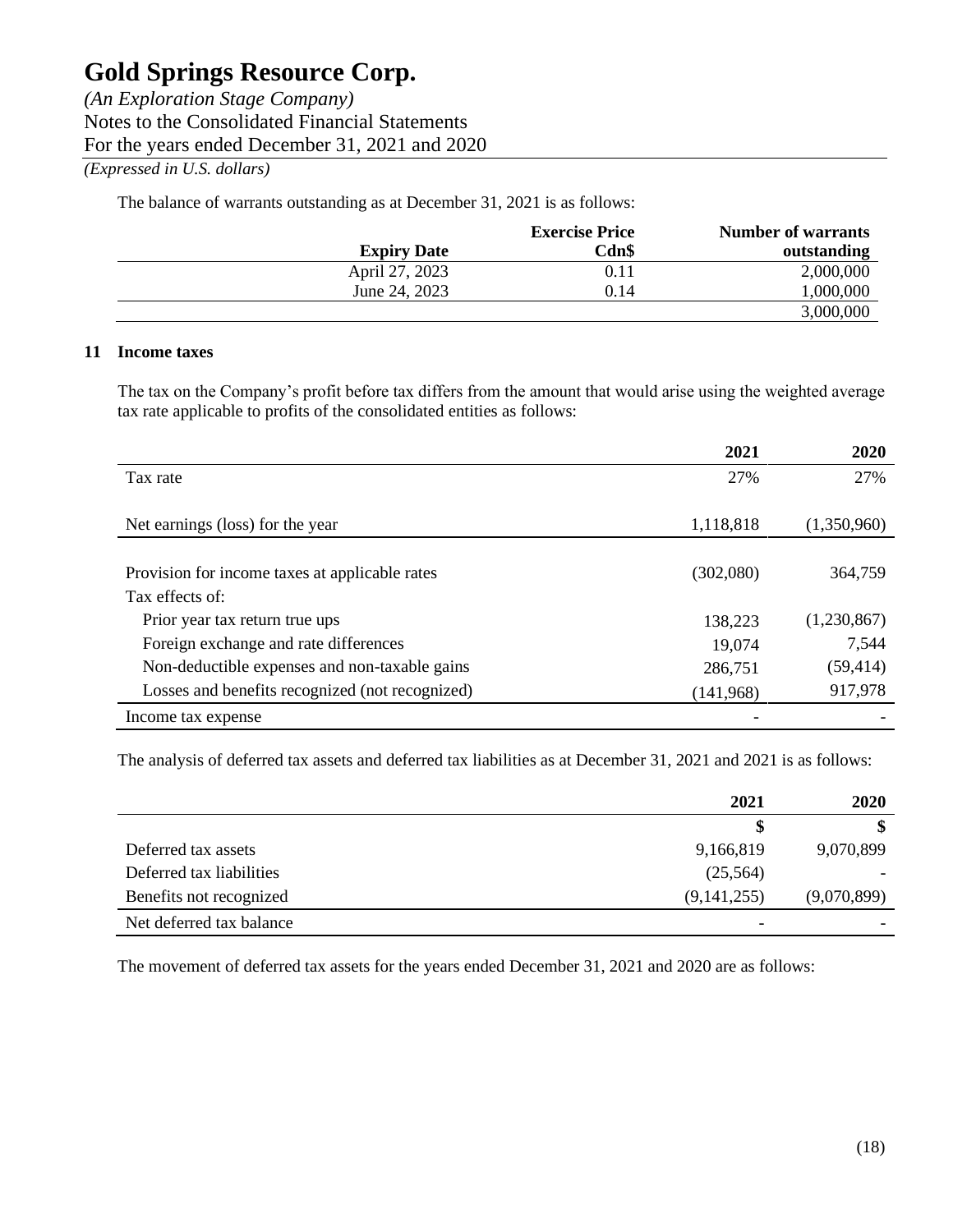*(An Exploration Stage Company)* Notes to the Consolidated Financial Statements For the years ended December 31, 2021 and 2020

*(Expressed in U.S. dollars)*

|                                                | Operating<br>loss carry<br>forwards | <b>Capital loss</b><br>carry<br>forward | <b>Excess of</b><br>tax basis<br>over<br>carrying<br>value of<br>assets | Tax basis<br>of<br>financing<br>fees in<br>excess of<br>book value | <b>Unrealized</b><br>gains and<br>losses charged<br>to OCI | <b>Total</b> |
|------------------------------------------------|-------------------------------------|-----------------------------------------|-------------------------------------------------------------------------|--------------------------------------------------------------------|------------------------------------------------------------|--------------|
|                                                | \$                                  |                                         | \$                                                                      |                                                                    |                                                            | S            |
| <b>Balance, December 31, 2019</b>              | 8,328,139                           | 1,188,884                               | 40,515                                                                  | 76,422                                                             | 231,846                                                    | 9,865,806    |
| Charged to equity                              |                                     |                                         |                                                                         |                                                                    |                                                            |              |
| Charged (credited) to the<br>statement of loss | (1,447,905)                         | 878,211                                 | (35,240)                                                                | (34,971)                                                           |                                                            | (639,905)    |
| Charged to OCI                                 |                                     |                                         |                                                                         |                                                                    | (155,002)                                                  | (155,002)    |
| <b>Balance, December 31, 2020</b>              | 6,880,234                           | 2,067,095                               | 5,275                                                                   | 41,451                                                             | 76,844                                                     | 9,070,899    |
| Charged to equity                              |                                     |                                         |                                                                         |                                                                    |                                                            |              |
| Charged (credited) to the<br>statement of loss | 260,904                             | (53, 119)                               | (30, 839)                                                               | (31, 866)                                                          | (74, 723)                                                  | 70,357       |
| Charged to OCI                                 |                                     |                                         |                                                                         |                                                                    |                                                            |              |
| Balance, December 31, 2021                     | 7,141,137                           | 2,013,976                               | (25, 564)                                                               | 9,585                                                              | 2,121                                                      | 9,141,255    |

The Company has non-capital losses carried forward available to reduce future taxable income of approximately \$27,033,000. Of this amount, \$710,000 do not expire. The remainder of the losses expire as follows:

|      | \$         |
|------|------------|
| 2031 | 4,203,000  |
| 2032 | 5,578,000  |
| 2033 | 5,551,000  |
| 2034 | 3,021,000  |
| 2035 | 2,245,000  |
| 2036 | 1,857,000  |
| 2037 | 1,464,000  |
| 2038 | 799,000    |
| 2039 | 79,000     |
| 2040 | 781,000    |
| 2041 | 745,000    |
|      | 26,323,000 |

The potential benefits of these carry-forward non-capital losses, capital losses and deductible temporary differences has not been recognized in these financial statements as it is not considered probable that sufficient future taxable profit in the same entity will allow the deferred tax asset to be recovered.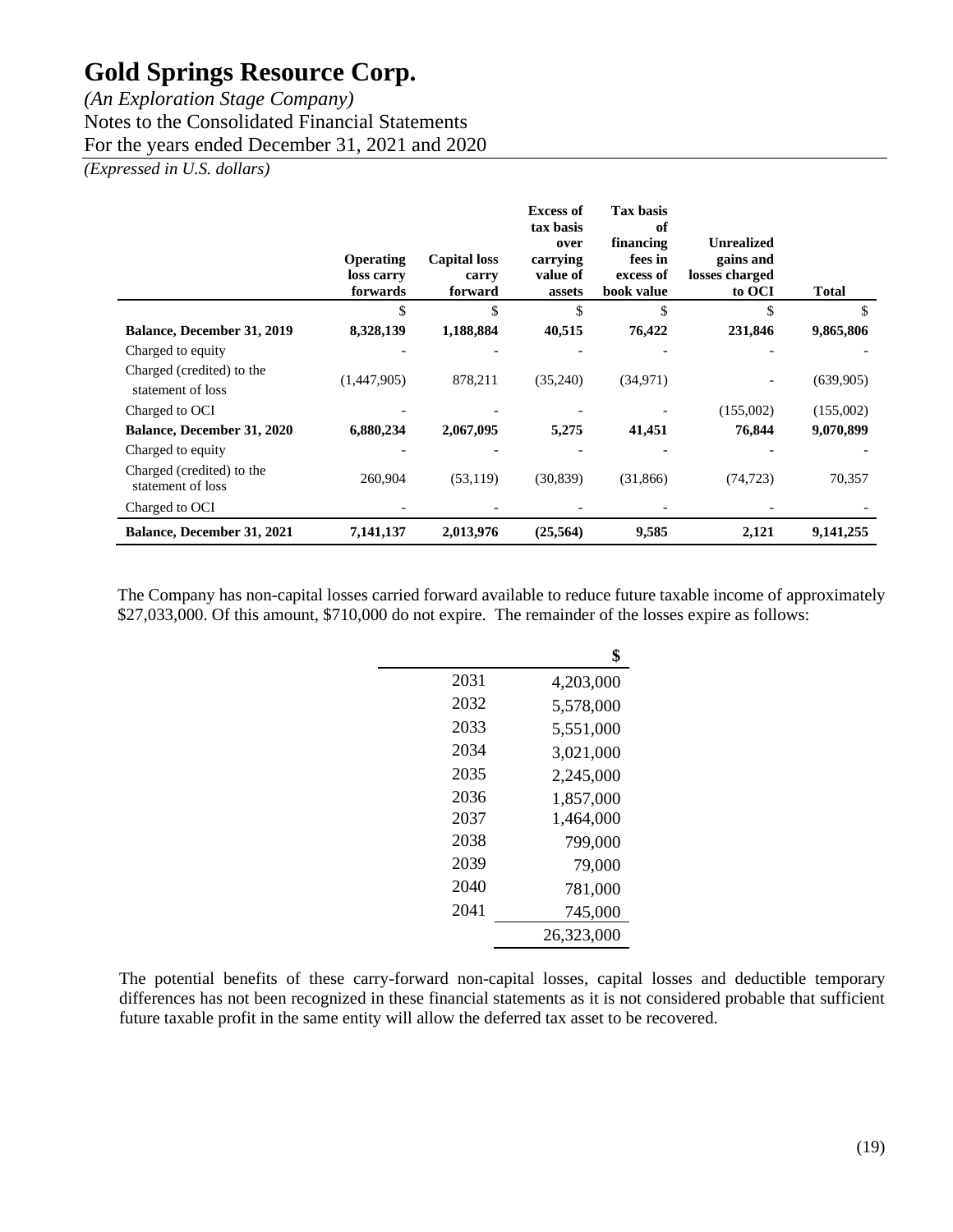*(An Exploration Stage Company)* Notes to the Consolidated Financial Statements For the years ended December 31, 2021 and 2020 *(Expressed in U.S. dollars)*

#### **12 Related party transactions**

Key management includes all the Officers and Directors of the Company. The compensation paid or payable to key management for services during the years ended December 31, 2021 and 2020 is as follows:

|                      | 2021    | <b>2020</b> |
|----------------------|---------|-------------|
|                      | \$      | \$          |
| Directors' fees      | 64,800  | 57,783      |
| Professional fees    | 113,993 | 35,650      |
| Wages and benefits   | 265,255 | 323,334     |
| Share-based payments | 319,916 | 30,435      |
|                      | 763,964 | 447,202     |

Included in accounts payable and accrued liabilities at December 31, 2021 is an amount of \$38,628 (December 31, 2020 - \$12,836) due to related parties. These amounts are non-interest bearing with \$14,028 (2020 - \$87,936) are due under normal commercial terms and \$24,600 (2020 - \$24,900) have no specific terms of repayment.

The Company incurred the following additional expenditures with related parties during the years ended December 31, 2021 and 2020:

|                        | 2021    | 2020    |
|------------------------|---------|---------|
|                        | \$      | \$      |
| Financing fees         | 41,975  | -       |
| Prepaid financing fees | ٠       | 65,467  |
| Professional fees      | 164,247 | 115,208 |
|                        | 206,222 | 180,675 |

In addition, during the year ended December 31, 2021, the President and Chief Executive Officer, and Director of the Company, invested in \$2 million (2020 - \$nil) of the Series A Secured Rights and was issued 2 million Secured Rights Warrants (see Note 7); 1 million of which entitle him to purchase 1 million common shares of the Company for a period of two years at a price of Cdn\$0.11 per common share and 1 million of which entitle him to purchase 1 million common shares of the Company for a period of two years at a price of Cdn\$0.14 per common share.

#### **13 Contingencies and Pledge**

The Company may be subject to various contingent liabilities that occur in the normal course of operations. The Company is not aware of any pending or threatened proceedings that would have a material adverse effect on the consolidated financial condition or future results of the Company.

#### *Resource Expansion Program*

Under the terms of the Resource Expansion Program, the Company has given certain warranties and covenants to the Series A Secured Rights Holders, including a guarantee for its obligations under the funding agreement,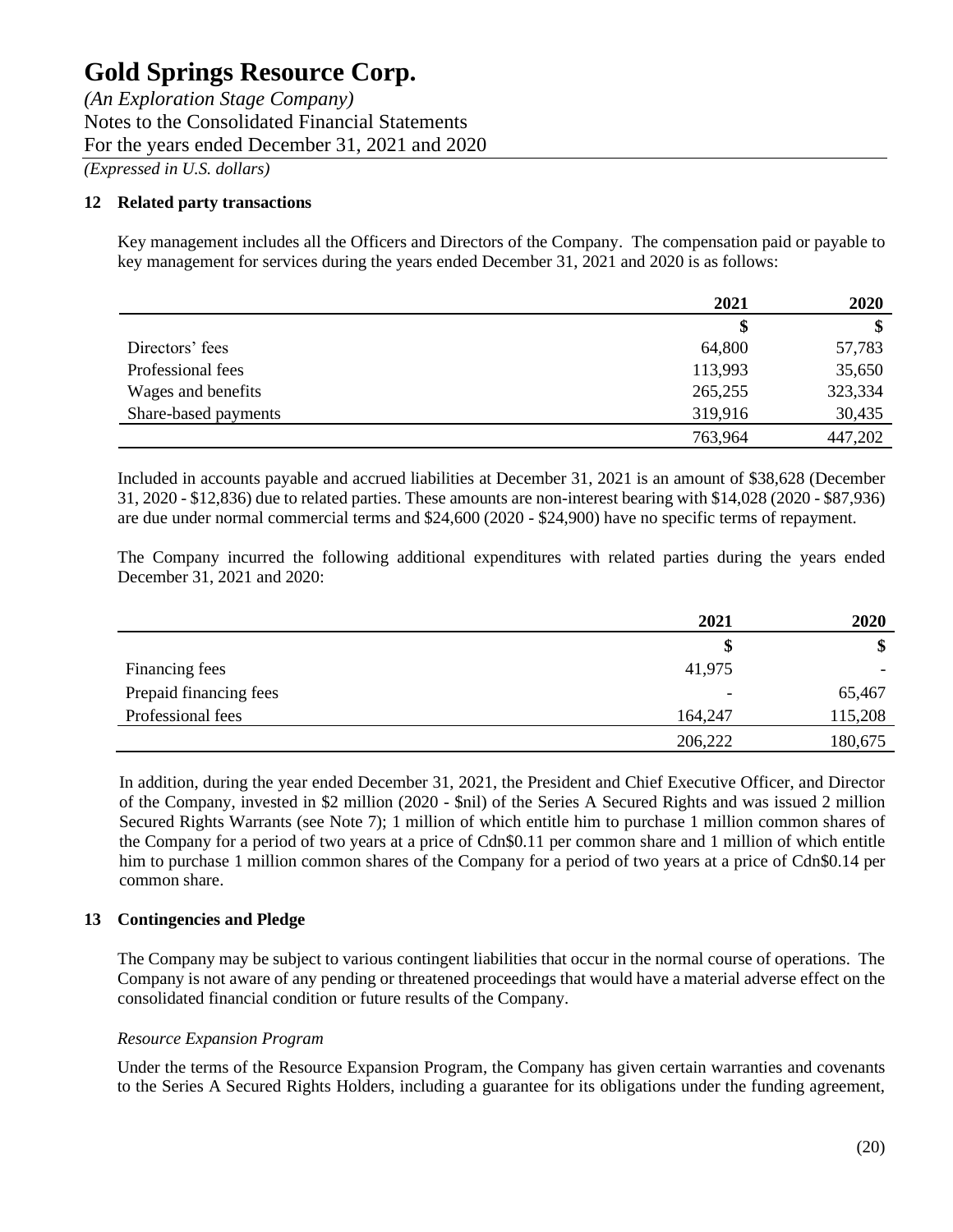*(An Exploration Stage Company)* Notes to the Consolidated Financial Statements For the years ended December 31, 2021 and 2020

*(Expressed in U.S. dollars)*

and it has pledged 25% of the issued and outstanding shares of its U.S subsidiary corporation that beneficially owns the Gold Springs Project (the "Gold Spring Subsidiary").

Under the terms of the Resource Expansion Program, if the Company is subject to a successful hostile take-over bid the Series A Secured Rights Holders are entitled to receive a cash payment equal to 5 times their amount invested and if the Company fails to comply with general obligations of the Resource Expansion Program, the Holders are entitled to a similar payment.

### **14 Segment information**

The Company's operations are limited to a single industry segment, being mineral exploration and development. Geographic segment information of the Company's assets and liabilities as at December 31, 2021 and 2020 is as follows:

|                            | December 31, | December 31, |
|----------------------------|--------------|--------------|
| <b>Identifiable assets</b> | 2021         | 2020         |
|                            |              |              |
| Canada                     | 4,409,187    | 4,262,952    |
| <b>United States</b>       | 20,756,925   | 19,453,476   |
| Total assets               | 25,166,112   | 23,716,428   |
|                            |              |              |

|                                 | December 31, | December 31, |
|---------------------------------|--------------|--------------|
| <b>Identifiable liabilities</b> | 2021         | 2020         |
|                                 |              |              |
| Canada                          | 542,364      | 696,293      |
| <b>United States</b>            | 45,420       | 60,618       |
| Total liabilities               | 587,784      | 756,911      |

Geographic segmentation of the Company's net earnings (loss) for the years ended December 31, 2021 and 2020 is as follows:

|                      | 2021                     | 2020        |
|----------------------|--------------------------|-------------|
|                      | 5                        | Φ.<br>ง     |
| <b>Bolivia</b>       | $\overline{\phantom{0}}$ | (127, 775)  |
| Canada               | 1,207,300                | (1,046,546) |
| <b>United States</b> | (88, 482)                | (176, 639)  |
| Net earnings (loss)  | 1,118,818                | (1,350,960) |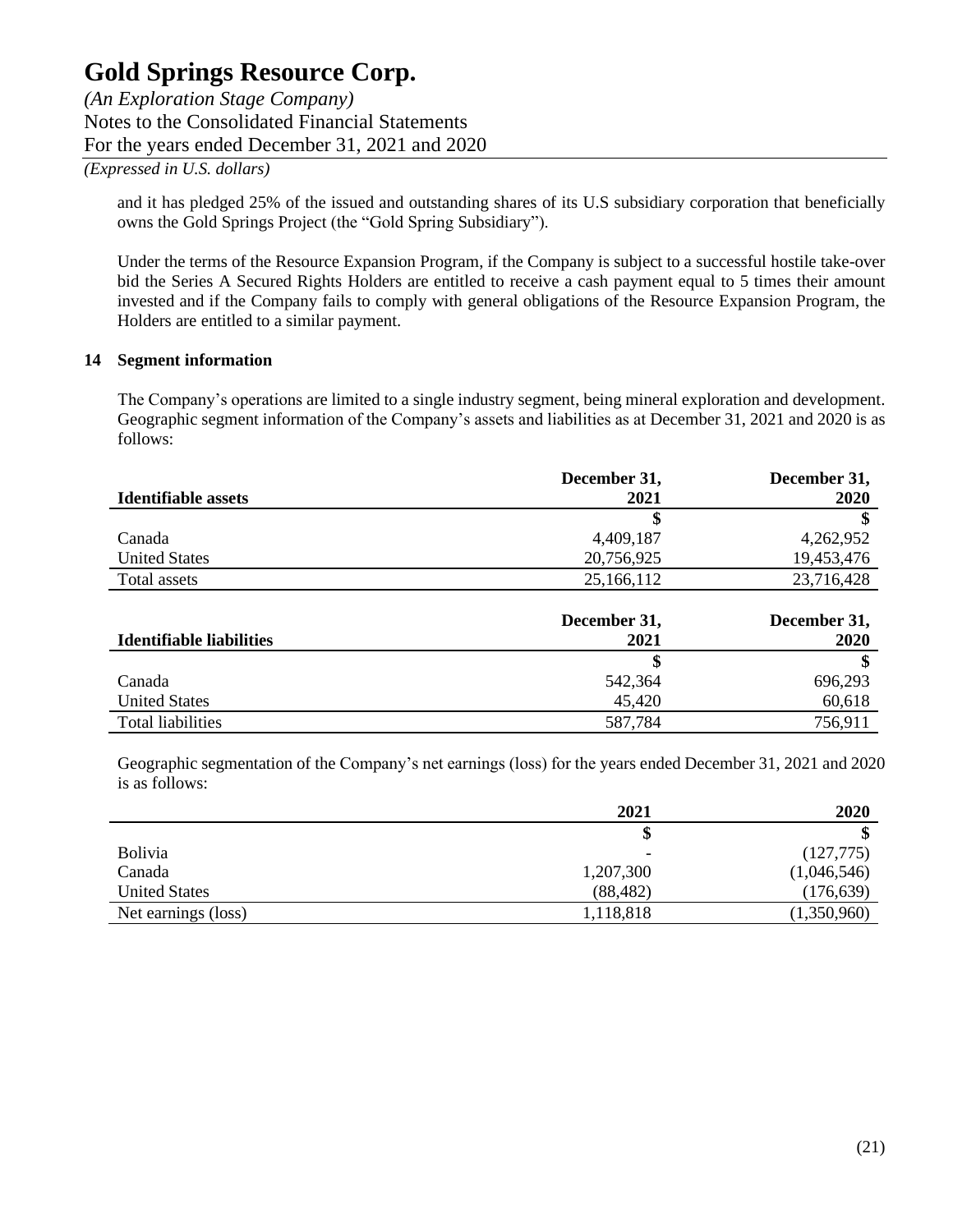### **15 Supplemental cash flow information**

The Company conducted non-cash activities during the years ended December 31, 2021 and 2020 as follows:

|                                                                        | 2021      | 2020   |
|------------------------------------------------------------------------|-----------|--------|
|                                                                        | \$        |        |
| Investing activities                                                   |           |        |
| Deferred exploration costs included in accounts payable                | 20,062    | 18,403 |
| Deferred exploration costs included in accounts payable as at December |           |        |
| 31, 2020 and 2019 respectively                                         | (18, 403) | (517)  |
| Issue costs, capitalized to deferred exploration costs                 | 241,818   |        |
| Issue costs, Secured Rights Warrants                                   | 155,236   |        |
| Financing activities                                                   |           |        |
| Exercise of options                                                    | 138,919   |        |
| Share-based payments included in deferred exploration costs            | 19,148    | 1.054  |

Cash and cash equivalents as at December 31, 2021 and 2020 was comprised solely of cash.

#### **16 Financial instruments**

The Company's financial instruments as at December 31, 2021 and 2020 consist of cash and cash equivalents, restricted cash, receivables, reclamation deposits, accounts payable, redemption obligations and loan payable which are all classified as amortized cost.

The Company's activities expose it to a variety of financial risks: market risk (including, primarily, currency risk and interest rate risk), credit risk and liquidity risk. There have been no changes in any risk management policies since December 31, 2020.

Discussions of risks associated with financial assets and liabilities are detailed below:

#### **Currency risk**

Currency risk is the risk that the fair value or future cash flows of a financial instrument will fluctuate because of changes in foreign exchange rates. A portion of the Company's financial assets and liabilities is denominated in foreign currencies giving rise to risks from changes in foreign exchange rates. The Company is exposed to currency exchange rate risks to the extent of its activities in the U.S. and/or in currencies which are not the functional currency of the economic environment in which the Company or its subsidiaries operate. Based on this exposure as at December 31, 2021 a 5% change in exchange rates could give rise to a change in the net loss by approximately \$22,000 (2019 - \$96,000), which is primarily driven by the parent Company's USD cash balance of \$390,000 at December 31, 2021 (2020 - \$1.6 million) (the parent Company has a Canadian Dollar functional currency). The Company does not use derivative financial instruments to reduce its foreign exchange exposure.

#### **Credit risk**

Credit risk is the risk that one party to a financial instrument will cause a financial loss for the other party by failing to discharge an obligation. The majority of the Company's credit risk exposure arises from its cash balances which are held with a Canadian chartered bank and from reclamation deposits held directly with governmental authorities in the United States. Accordingly, the Company's exposure to credit risk is considered to be limited. Cash equivalents consist of term deposits which have an original maturity of three months or less